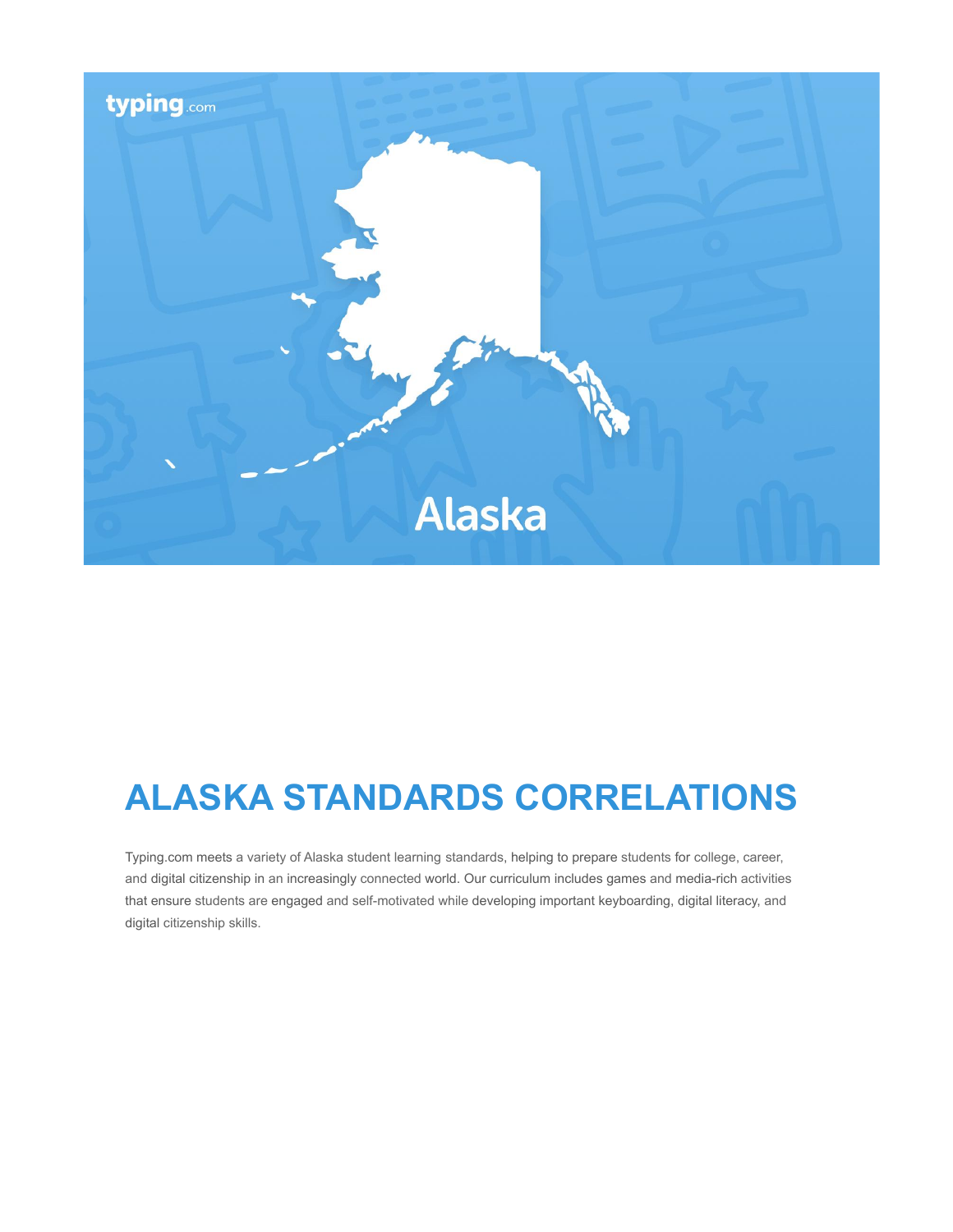# **Table of Contents**

| <b>Kindergarten</b> | 3  |
|---------------------|----|
| <b>1st Grade</b>    | 4  |
| <b>2nd Grade</b>    | 6  |
| <b>3rd Grade</b>    | 8  |
| <b>4th Grade</b>    | 10 |
| <b>5th Grade</b>    | 13 |
| <b>6th Grade</b>    | 15 |
| <b>7th Grade</b>    | 17 |
| <b>8th Grade</b>    | 19 |
| 9th and 10th Grade  | 21 |
| 11th and 12th Grade | 23 |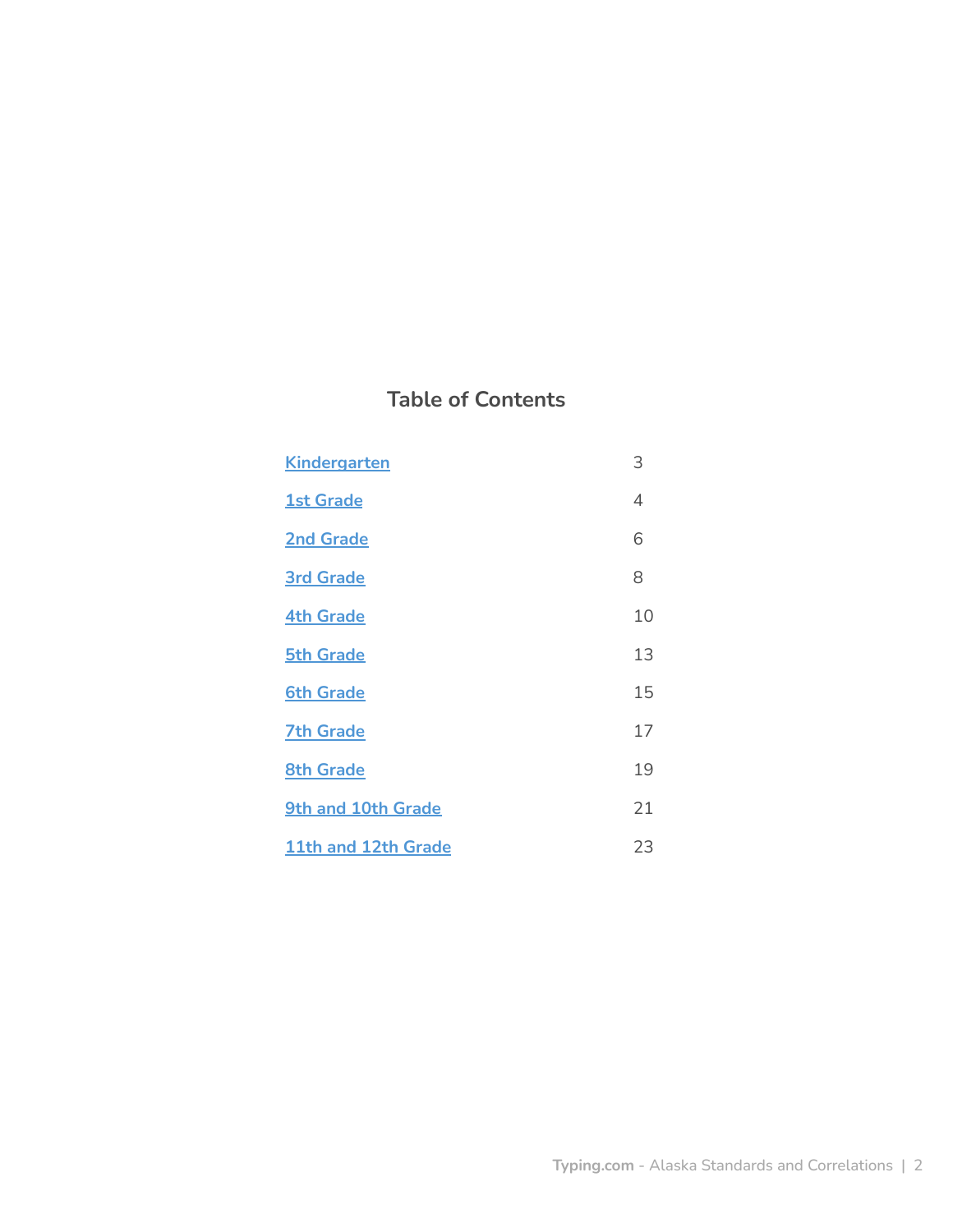<span id="page-2-0"></span>

# **Pre-keyboarding Skills Learn the Keys 1 RF.K.1.a** Follow words from left to right, top to bottom, and page by page. **RF.K.1.c** Understand that words are separated by spaces in print. **W.K.6** With guidance and support from adults, explore a variety of digital tools to produce and publish writing, including in collaboration with peers. **Learn the Keys 2 RF.K.1.a** Follow words from left to right, top to bottom, and page by page. **RF.K.1.c** Understand that words are separated by spaces in print. **W.K.6** With guidance and support from adults, explore a variety of digital tools to produce and publish writing, including in collaboration with peers. **Word Practice RF.K.1 (a-d)** Demonstrate understanding of the organization and basic features of print. **RF.K.2.a** Recognize and produce rhyming words. **RF.K.3.c** Read common high-frequency words by sight.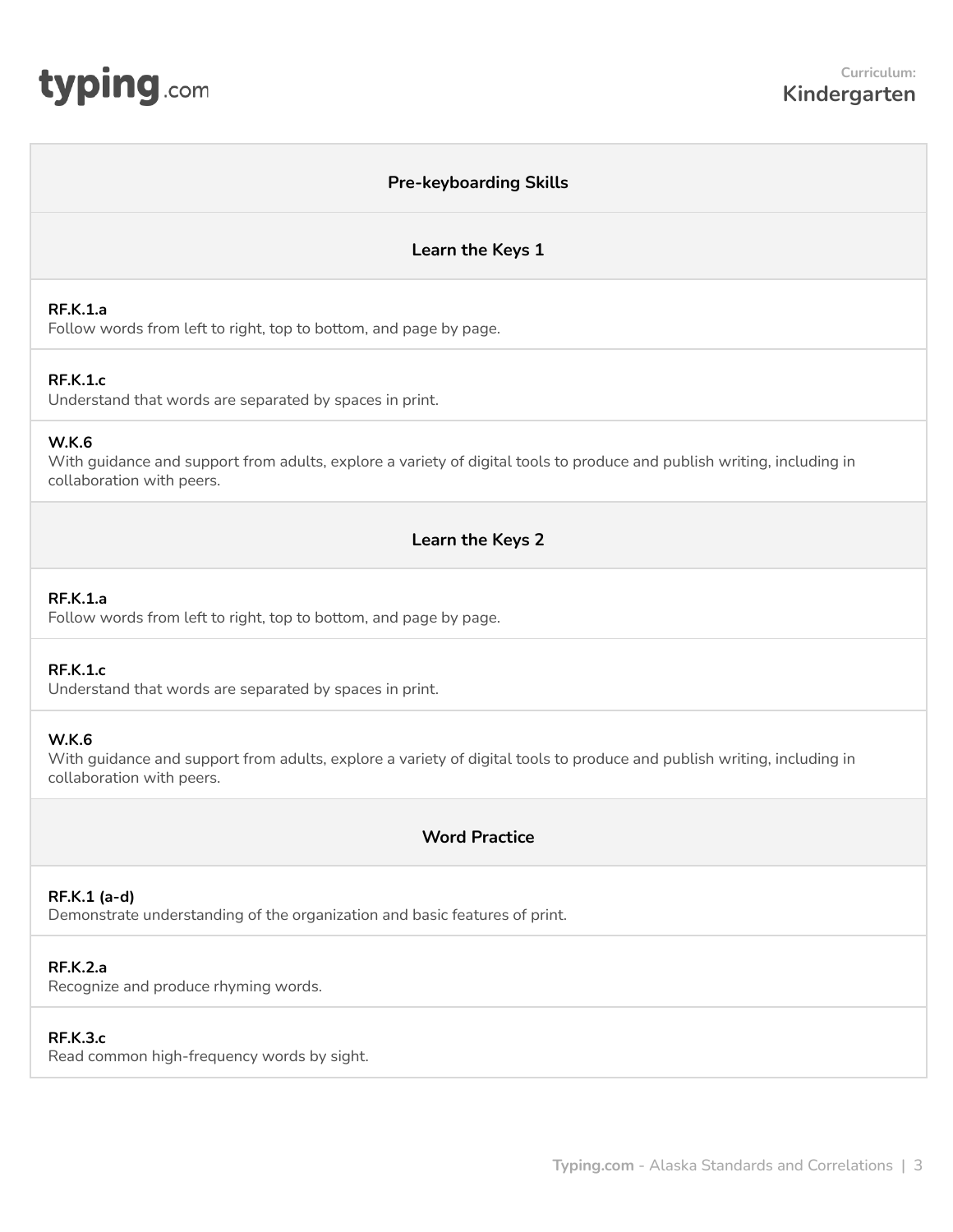# **W.K.6**

With guidance and support from adults, explore a variety of digital tools to produce and publish writing, including in collaboration with peers.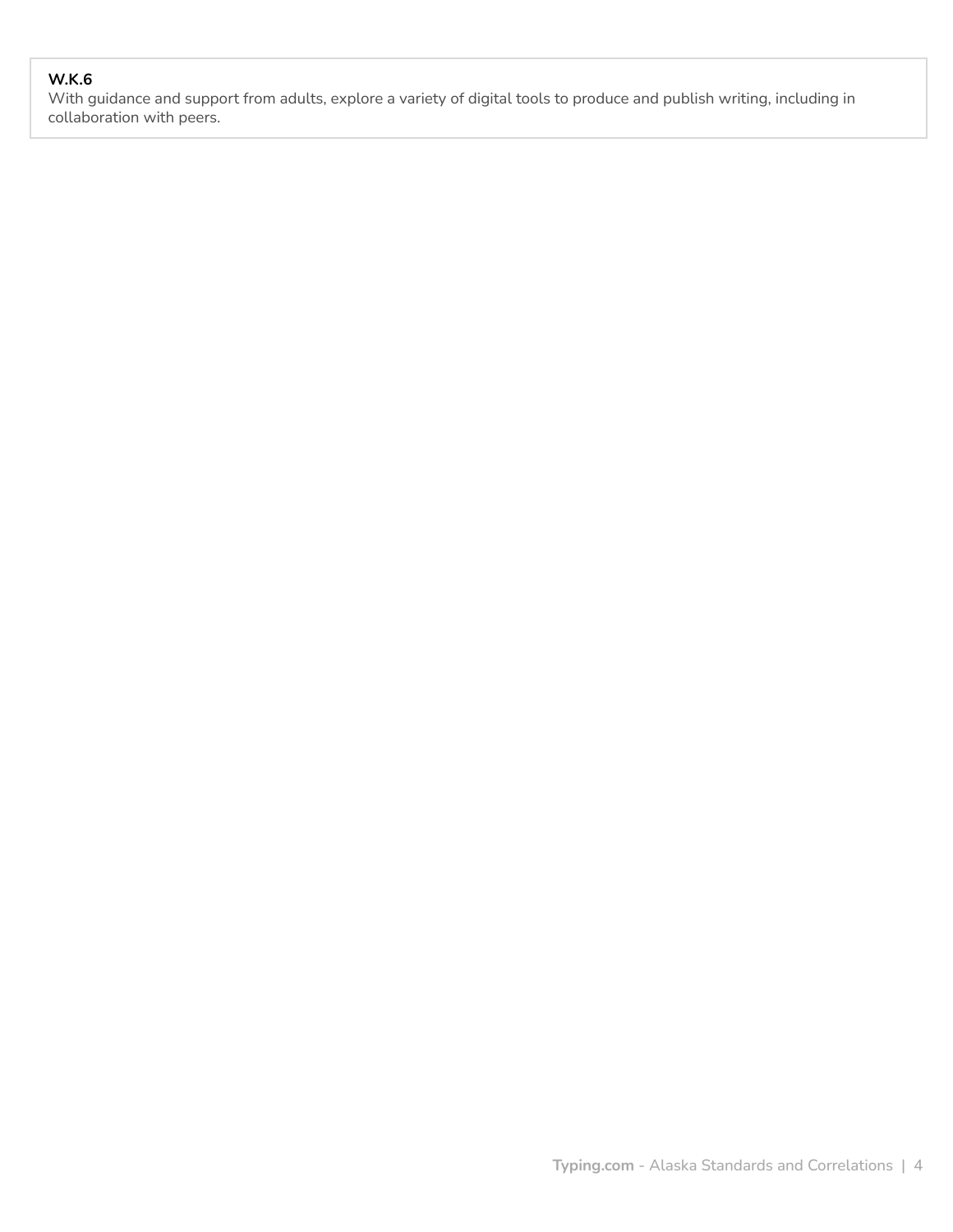<span id="page-4-0"></span>

## **Pre-Keyboarding**

#### **Learn the Keys**

#### **RF.1.1.a**

Recognize the distinguishing features of a sentence (e.g., first word, capitalization, ending punctuation).

#### **W.1.6**

With guidance and support from adults, use a variety of digital tools to produce and publish writing, including in collaboration with peers.

# **Punctuation & Numbers**

#### **RF.1.1.a**

Recognize the distinguishing features of a sentence (e.g., first word, capitalization, ending punctuation).

#### **RF.1.3.b**

Decode regularly spelled one-syllable words.

#### **W.1.6**

With guidance and support from adults, use a variety of digital tools to produce and publish writing, including in collaboration with peers.

#### **L.1.2.a**

Capitalize dates and names of people.

#### **L.1.2.b**

Use end punctuation for sentences.

#### **L.1.2.c**

Use commas in dates and to separate single words in a series.

## **Cross-Curricular Typing**

#### **RF.1.1.a**

Recognize the distinguishing features of a sentence (e.g., first word, capitalization, ending punctuation).

#### **RF.1.3.b**

Decode regularly spelled one-syllable words.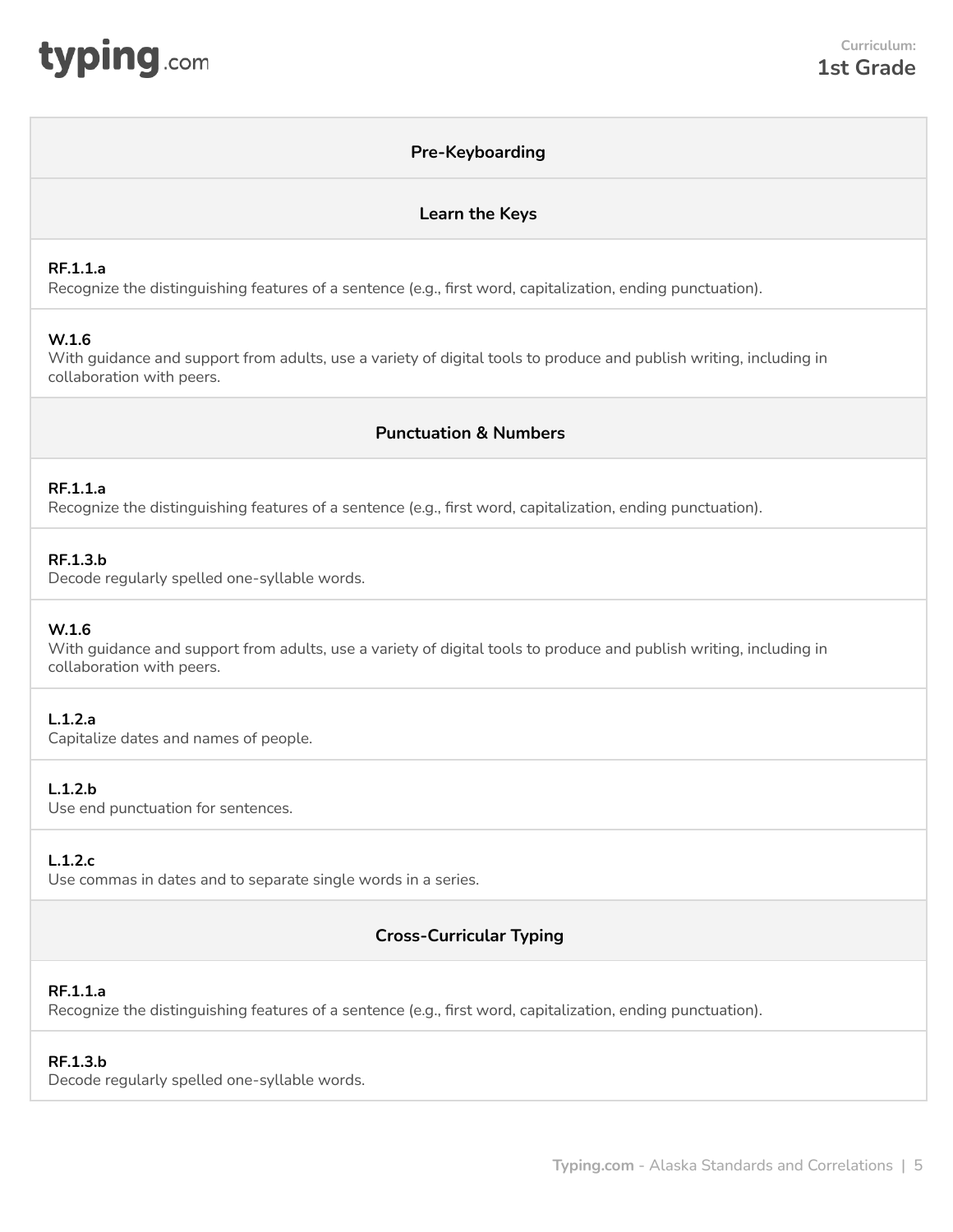# **W.1.6**

With guidance and support from adults, use a variety of digital tools to produce and publish writing, including in collaboration with peers.

## **L.1.2.a**

Capitalize dates and names of people.

# **L.1.2.b**

Use end punctuation for sentences.

# **L.1.2.c**

Use commas in dates and to separate single words in a series.

# **Digital Citizenship & Communication**

## **RF.1.1.a**

Recognize the distinguishing features of a sentence (e.g., first word, capitalization, ending punctuation).

# **RF.1.3.b**

Decode regularly spelled one-syllable words.

## **W.1.6**

With guidance and support from adults, use a variety of digital tools to produce and publish writing, including in collaboration with peers.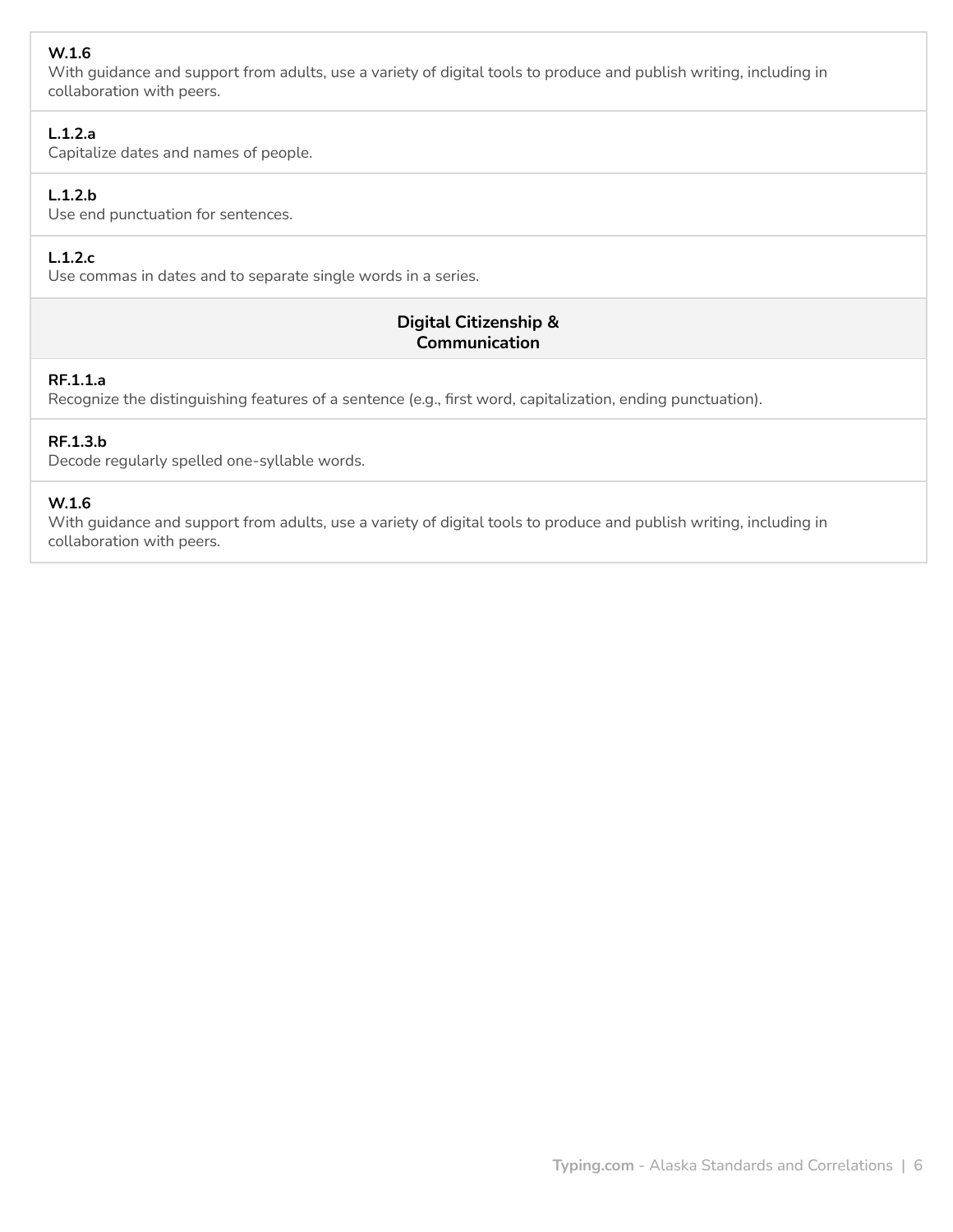<span id="page-6-0"></span>

## **Pre-Keyboarding**

#### **RI.2.10**

By the end of the year, read and comprehend a range of informational texts, including history/social studies, science, and technical texts within a complexity band appropriate to grade 2 (from upper grade 1 to grade 3), with scaffolding as needed at the high end of the range.

## **RF.2.2.a**

Read on-level text with purpose and understanding.

## **Learn the Keys**

#### **RF.2.1.c**

Decode regularly spelled two-syllable words with long vowels.

#### **RF.2.2.a**

Read on-level text with purpose and understanding.

#### **W.2.6**

With guidance and support from adults, use a variety of digital tools to produce and publish writing, including in collaboration with peers.

# **Punctuation & Numbers**

# **RF.2.1.c**

Decode regularly spelled two-syllable words with long vowels.

## **RF.2.2.a**

Read on-level text with purpose and understanding.

#### **W.2.6**

With guidance and support from adults, use a variety of digital tools to produce and publish writing, including in collaboration with peers.

# **Cross-Curricular Typing**

#### **RF.2.1.c**

Decode regularly spelled two-syllable words with long vowels.

## **RF.2.2.a**

Read on-level text with purpose and understanding.

# **W.2.6**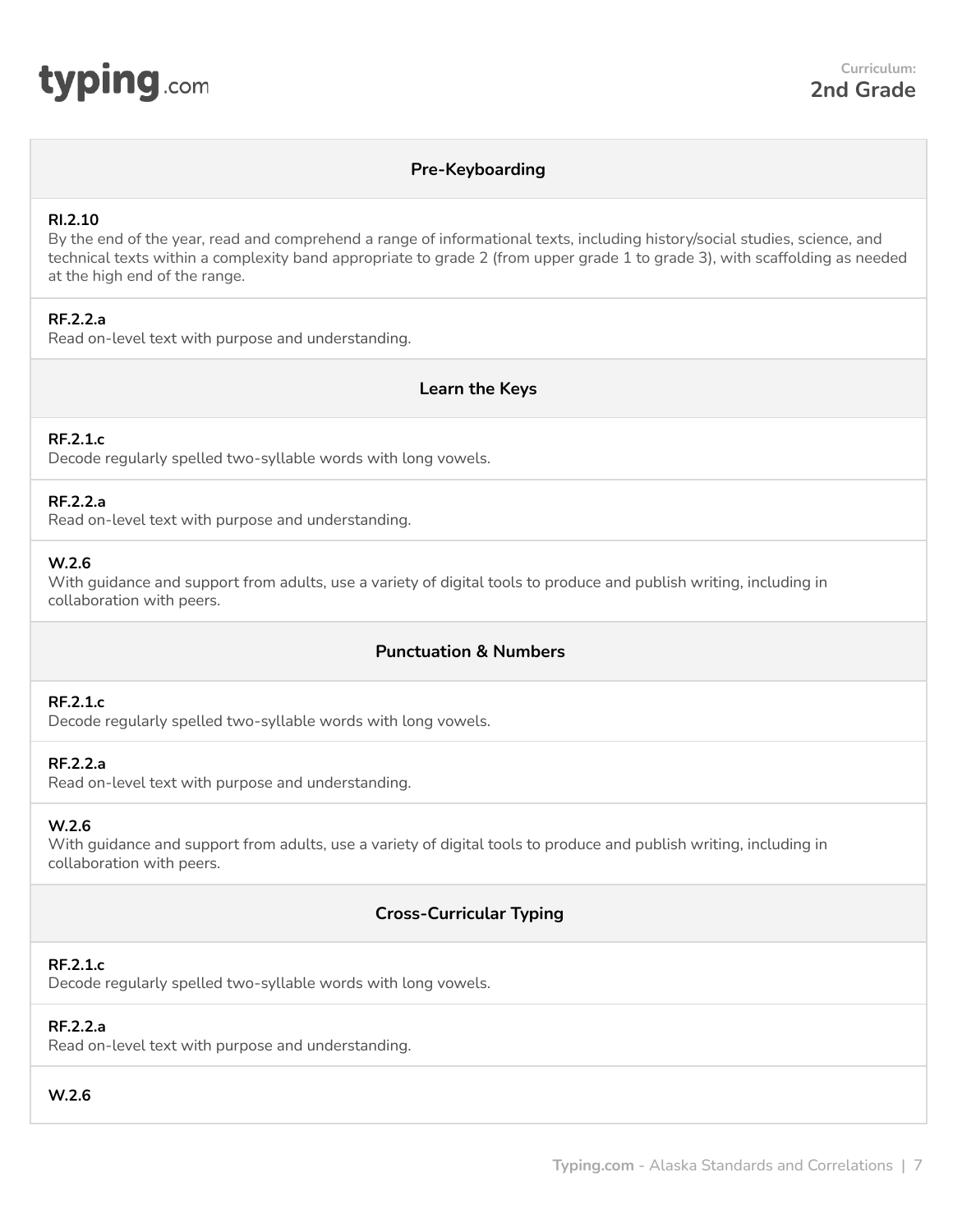With guidance and support from adults, use a variety of digital tools to produce and publish writing, including in collaboration with peers.

# **Digital Citizenship & Communication**

#### **RF.2.1.c**

Decode regularly spelled two-syllable words with long vowels.

## **RF.2.2.a**

Read on-level text with purpose and understanding.

## **W.2.6**

With guidance and support from adults, use a variety of digital tools to produce and publish writing, including in collaboration with peers.

## **Creative Writing**

## **RF.2.1.c**

Decode regularly spelled two-syllable words with long vowels.

## **RF.2.2.a**

Read on-level text with purpose and understanding.

## **W.2.1**

Write opinion pieces in which they introduce the topic or book they are writing about, state an opinion, supply reasons that support the opinion, use linking words (e.g., because, and, also) to connect opinion and reasons, and provide one or more concluding sentences that restate or paraphrase their opinion.

#### **W.2.3**

Use narrative writing to retell a well-elaborated event or short sequence of real or imagined events, include details to describe actions, thoughts, and feelings, use linking words to signal event order, and provide one or more concluding sentences that restate or emphasize a feeling or lesson learned.

#### **W.2.6**

With guidance and support from adults, use a variety of digital tools to produce and publish writing, including in collaboration with peers.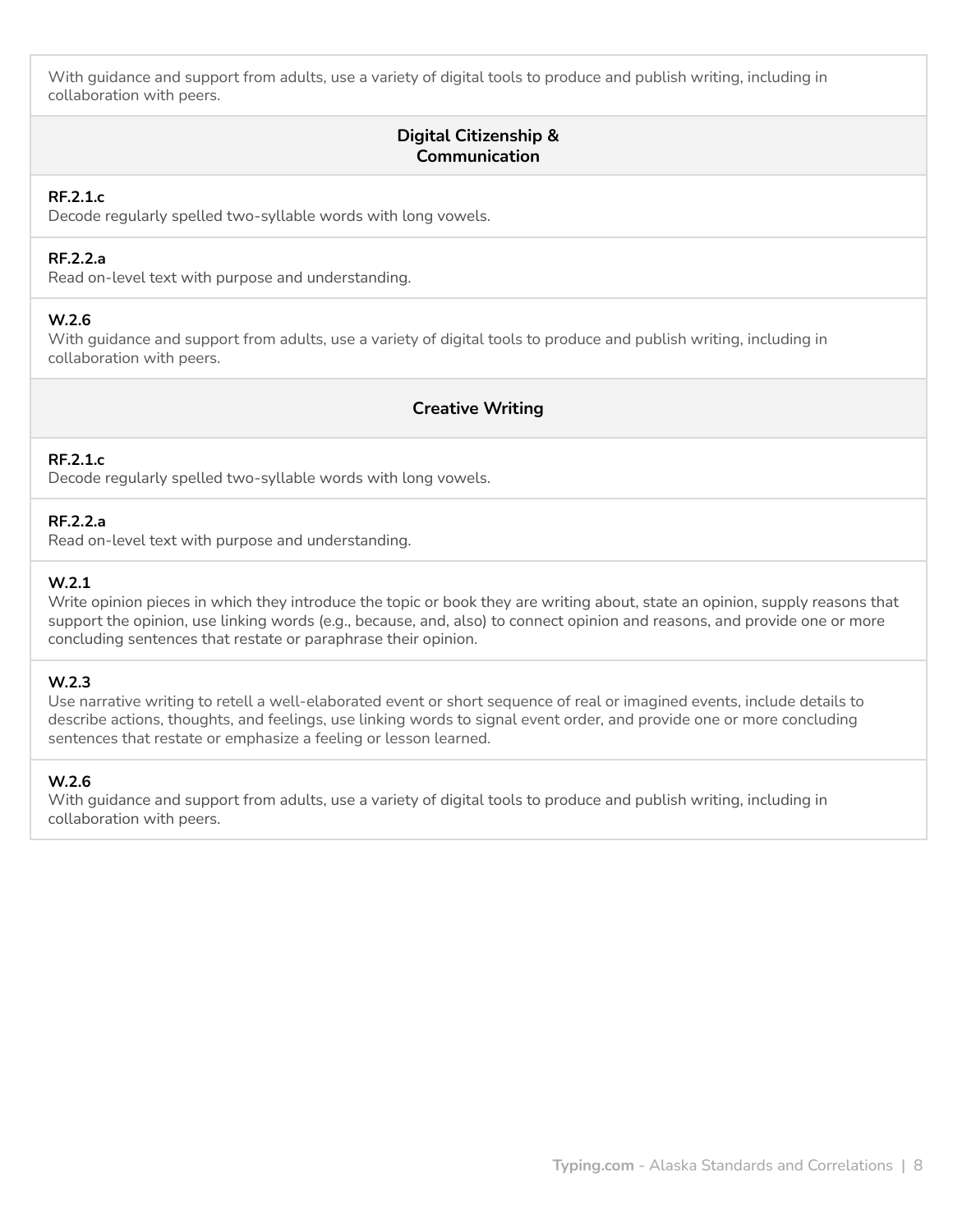## **Pre-Keyboarding**

#### <span id="page-8-0"></span>**RI.3.10**

By the end of the year, read and comprehend a range of informational texts, including history/social studies, science, and technical texts within a complexity band appropriate to grade 3 (from upper grade 2 to grade 4), with scaffolding as needed at the high end of the range.

## **RF.3.2.a**

Read on-level text with purpose and understanding.

**Learn the Keys**

#### **RF.3.1.a-d**

Know and apply grade-level phonics and word analysis skills in decoding words.

#### **RF.3.2.a**

Read on-level text with purpose and understanding.

### **W.3.6**

With guidance and support from adults, use technology to produce and publish writing (using keyboarding skills) as well as to interact and collaborate with others and to locate information about topics.

## **Punctuation & Advanced Keys**

#### **RF.3.1.a-d**

Know and apply grade-level phonics and word analysis skills in decoding words.

#### **RF.3.2.a**

Read on-level text with purpose and understanding.

#### **W.3.6**

With guidance and support from adults, use technology to produce and publish writing (using keyboarding skills) as well as to interact and collaborate with others and to locate information about topics.

#### **L.3.2.a-d**

Demonstrate command of the conventions of standard English capitalization, punctuation, and spelling when writing.

## **Cross-Curricular Typing**

#### **RF.3.1.a-d**

Know and apply grade-level phonics and word analysis skills in decoding words.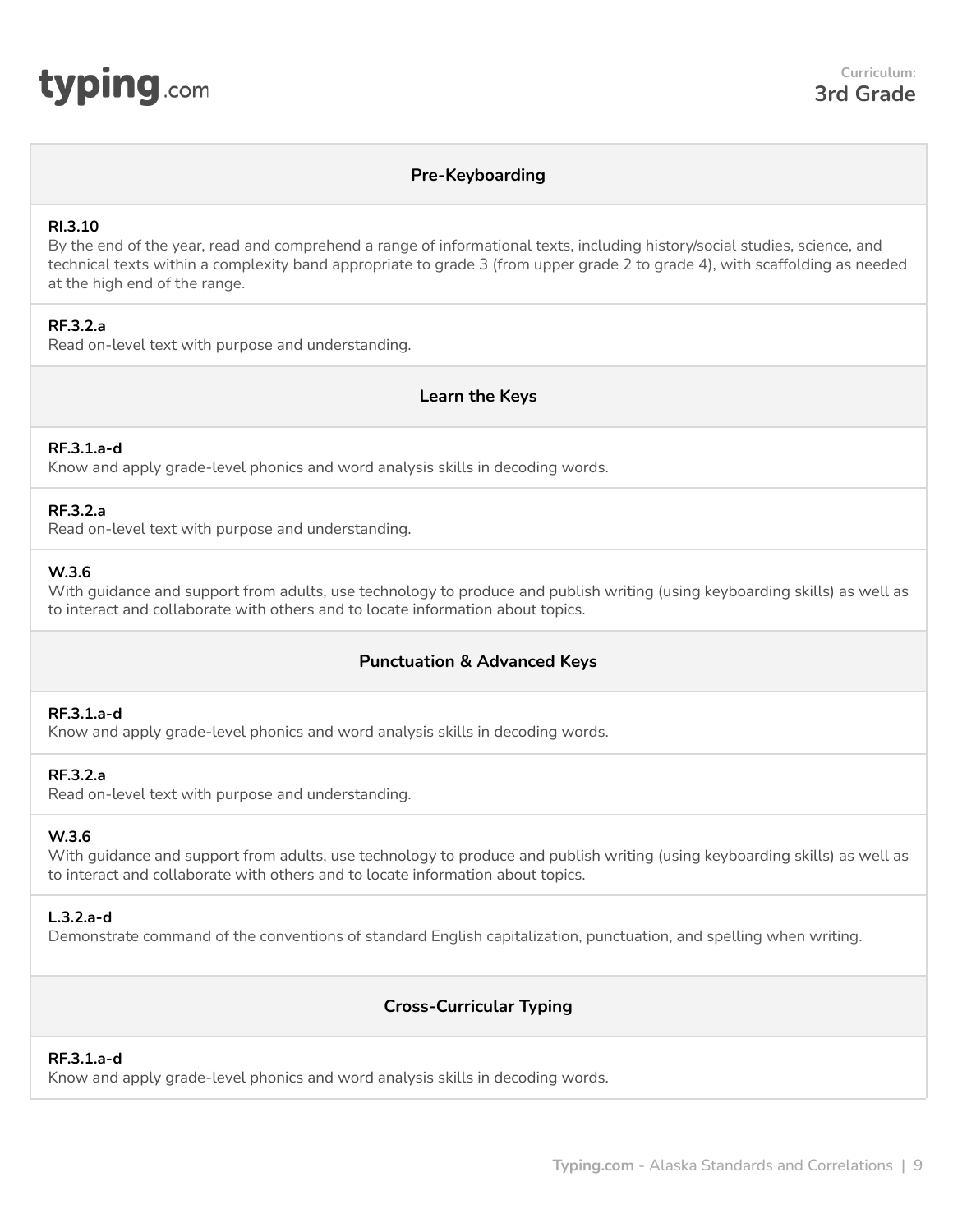## **RF.3.2.a**

Read on-level text with purpose and understanding.

#### **W.3.6**

With guidance and support from adults, use technology to produce and publish writing (using keyboarding skills) as well as to interact and collaborate with others and to locate information about topics.

## **L.3.1.b**

Form and use regular and irregular plural nouns.

## **L.3.2.a-g**

Demonstrate command of the conventions of standard English capitalization, punctuation, and spelling when writing.

## **L.3.4.a-d**

Determine or clarify the meaning of unknown and multiple-meaning words and phrases based on grade 3 reading and content, choosing flexibly from a range of strategies.

# **Digital Citizenship & Communication**

## **RI.3.10**

By the end of the year, read and comprehend a range of informational texts, including history/social studies, science, and technical texts within a complexity band appropriate to grade 3 (from upper grade 2 to grade 4), with scaffolding as needed at the high end of the range.

## **RF.3.1.a-d**

Know and apply grade-level phonics and word analysis skills in decoding words.

## **RF.3.2.a**

Read on-level text with purpose and understanding.

## **W.3.6**

With guidance and support from adults, use technology to produce and publish writing (using keyboarding skills) as well as to interact and collaborate with others and to locate information about topics.

## **Creative Writing**

#### **W.3.1 a-d**

Write opinion pieces on topics or texts, supporting a point of view with fact- or text-based reasons (e.g., I like large dogs better than small dogs because they can pull a sled and run for a longer time than small dogs can).

#### **W.3.3.a-d**

Use narrative writing to develop real or imagined characters, experiences, or events using effective narrative techniques (dialogue, description, elaboration, problem-solution, figurative language), and clear event sequences (chronology).

#### **W.3.6**

With guidance and support from adults, use technology to produce and publish writing (using keyboarding skills) as well as to interact and collaborate with others and to locate information about topics.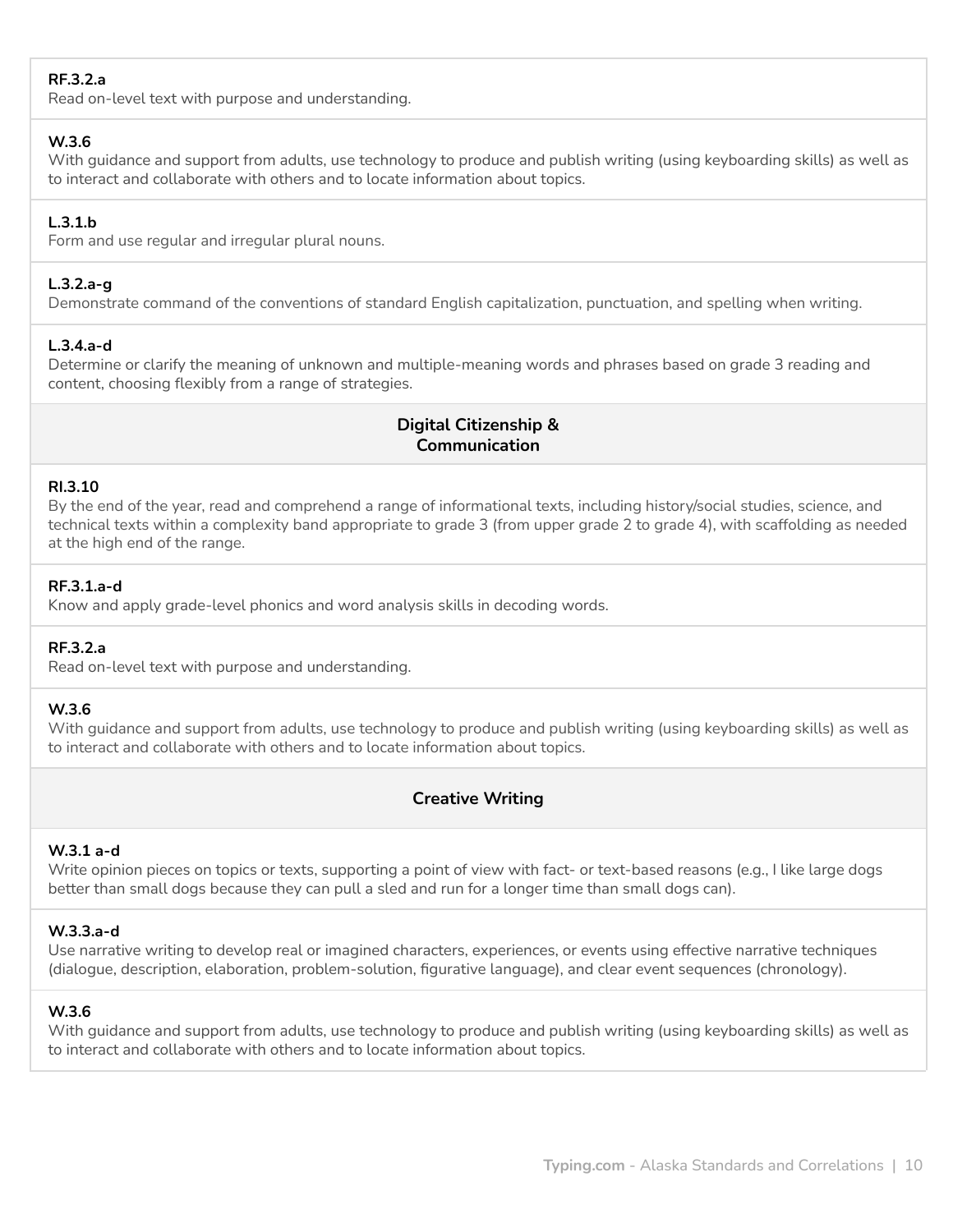# **W.3.10**

Write routinely over extended time frames (time for research, reflection, and revision) and shorter time frames (a single sitting or a day or two) for a range of discipline-specific tasks, purposes, and audiences.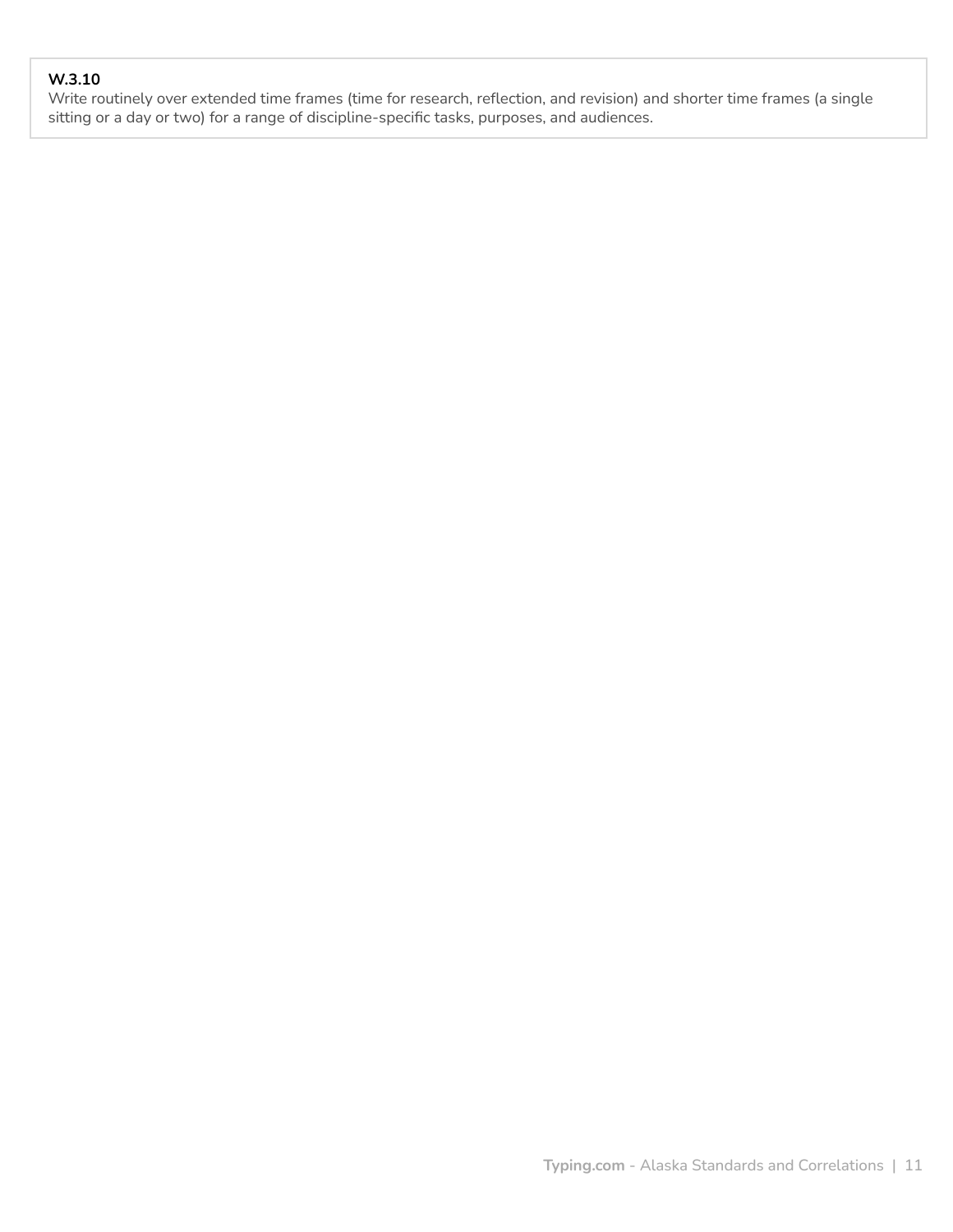<span id="page-11-0"></span>

## **Pre-Keyboarding**

#### **RI.4.10**

By the end of the year, read and comprehend a range of informational texts, including history/social studies, science, and technical texts within a complexity band appropriate to grade 4 (from upper grade 3 to grade 5), with scaffolding as needed at the high end of the range.

## **RF.4.2.a**

Read on-level text with purpose and understanding.

**Learn the Keys**

#### **RF.4.2.a**

Read on-level text with purpose and understanding.

#### **W.4.6**

With some guidance and support from adults, use technology, including the Internet, to produce, edit, and publish writing as well as to interact and collaborate with others and to locate information about topics; demonstrate sufficient command of keyboarding skills to type a minimum of one page in a single sitting.

# **Punctuation & Advanced Keys**

#### **RF.4.1**

Know and apply grade-level phonics and word analysis skills in decoding words.

#### **RF.4.2.a**

Read on-level text with purpose and understanding.

#### **W.4.6**

With some guidance and support from adults, use technology, including the Internet, to produce, edit, and publish writing as well as to interact and collaborate with others and to locate information about topics; demonstrate sufficient command of keyboarding skills to type a minimum of one page in a single sitting.

#### **L.4.2.a-d**

Demonstrate command of the conventions of standard English capitalization, punctuation, and spelling when writing.

## **Cross-Curricular Typing**

#### **RL.4.2**

Determine a theme or author's message or purpose of a story, drama, or poem using details and evidence from the text as support; summarize main ideas or events, in correct sequence, including how conflicts are resolved.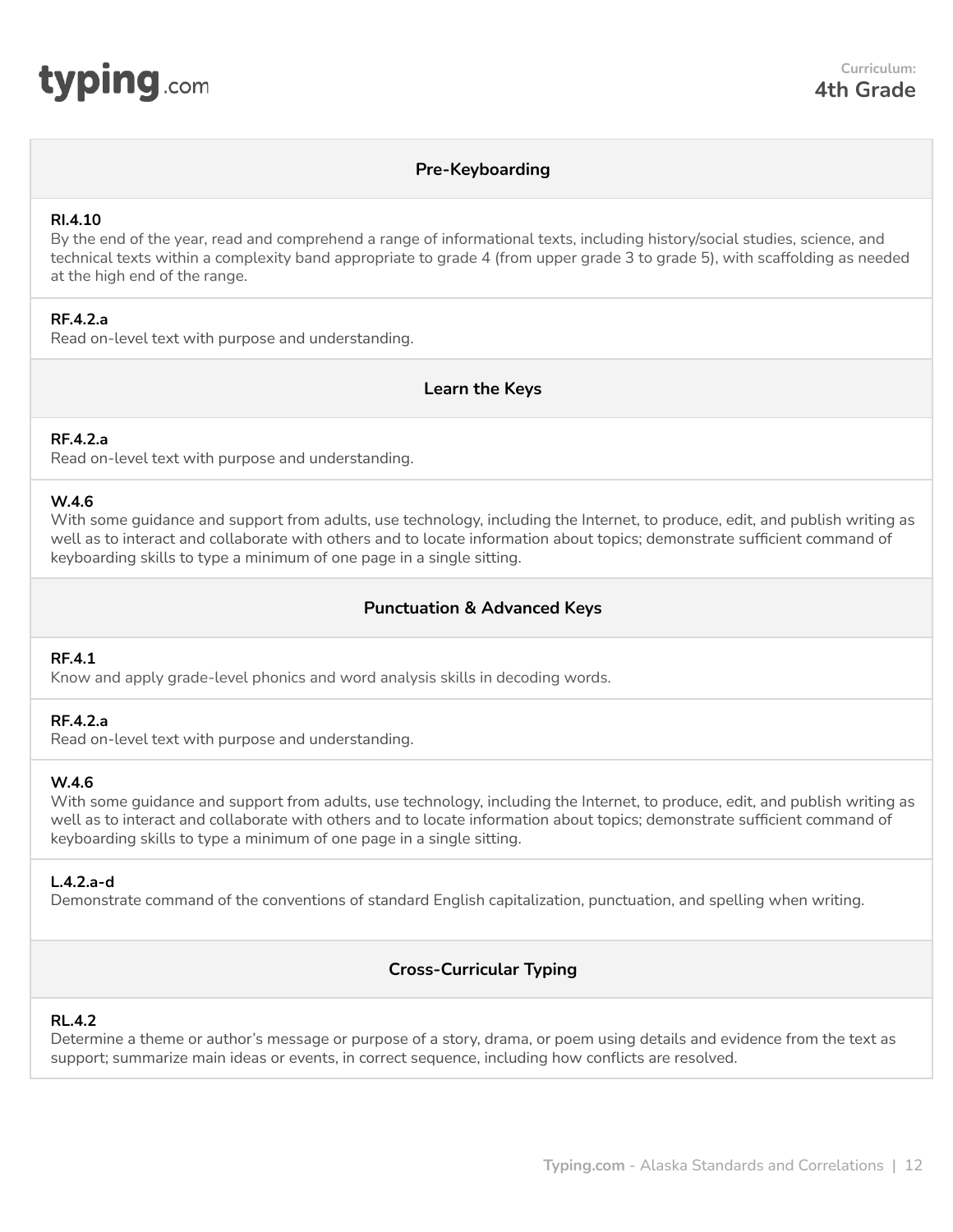# **RI.4.2**

Determine the main idea of a text and explain how it is supported by key details; paraphrase or summarize key ideas, events, or procedures including correct sequence when appropriate.

# **RI.4.10**

By the end of the year, read and comprehend a range of informational texts, including history/social studies, science, and technical texts within a complexity band appropriate to grade 4 (from upper grade 3 to grade 5), with scaffolding as needed at the high end of the range.

# **RF.4.1**

Know and apply grade-level phonics and word analysis skills in decoding words.

# **RF.4.2.a**

Read on-level text with purpose and understanding.

# **W.4.6**

With some guidance and support from adults, use technology, including the Internet, to produce, edit, and publish writing as well as to interact and collaborate with others and to locate information about topics; demonstrate sufficient command of keyboarding skills to type a minimum of one page in a single sitting.

# **L.4.2.a-d**

Demonstrate command of the conventions of standard English capitalization, punctuation, and spelling when writing.

## **L.4.4.a-c**

Determine or clarify the meaning of unknown and multiple-meaning words and phrases based on grade 4 reading and content, choosing flexibly from a range of strategies.

## **L.4.5.a**

Demonstrate understanding of figurative language, word relationships, and nuances in word meanings.

# **Digital Citizenship & Communication**

#### **RI.4.10**

By the end of the year, read and comprehend a range of informational texts, including history/social studies, science, and technical texts within a complexity band appropriate to grade 4 (from upper grade 3 to grade 5), with scaffolding as needed at the high end of the range.

## **RF.4.1**

Know and apply grade-level phonics and word analysis skills in decoding words.

## **RF.4.2.a**

Read on-level text with purpose and understanding.

## **W.4.6**

With some guidance and support from adults, use technology, including the Internet, to produce, edit, and publish writing as well as to interact and collaborate with others and to locate information about topics; demonstrate sufficient command of keyboarding skills to type a minimum of one page in a single sitting.

## **L.4.2.a-d**

Demonstrate command of the conventions of standard English capitalization, punctuation, and spelling when writing.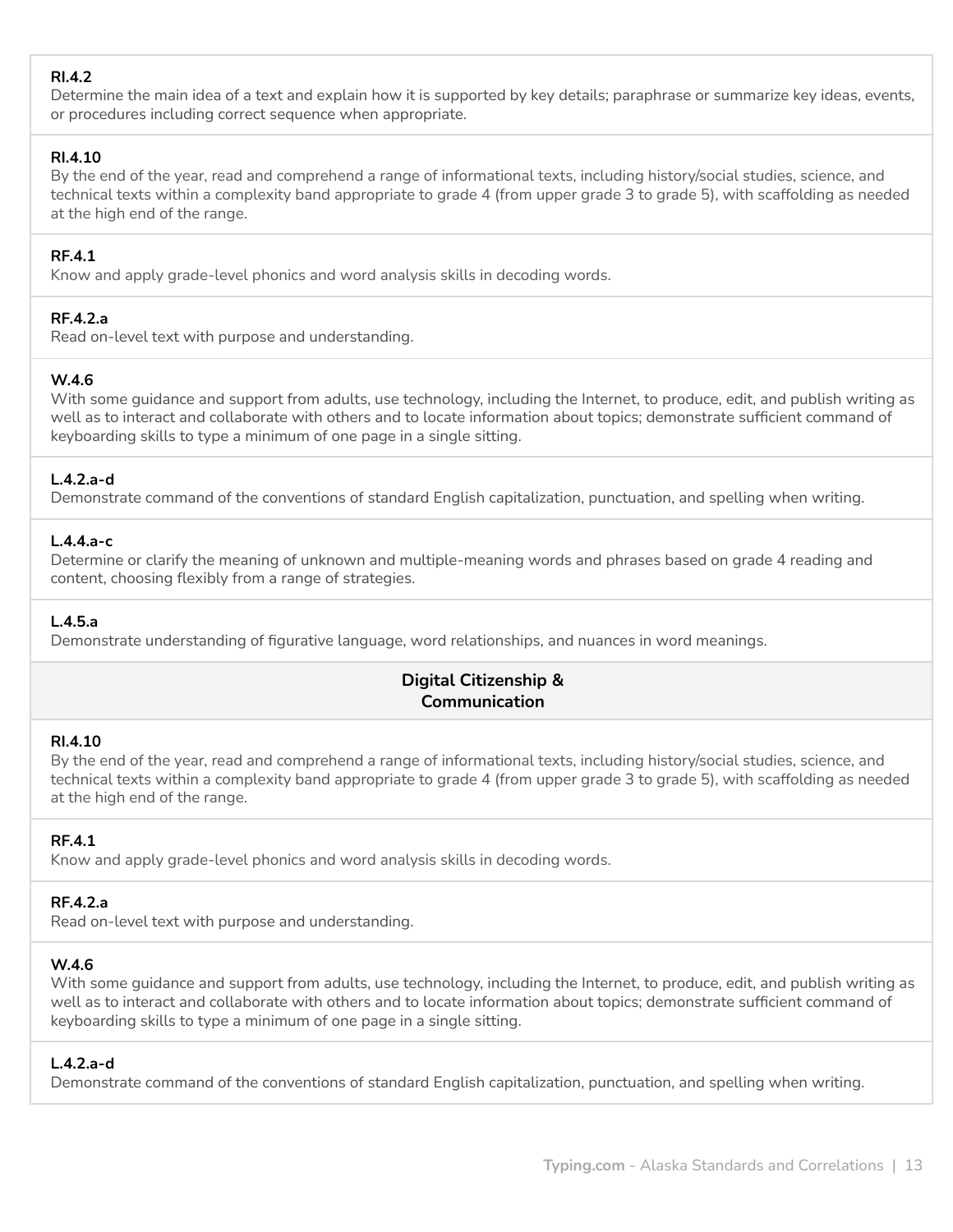#### **RF.4.2.a**

Read on-level text with purpose and understanding.

## **W.4.1.a-d**

Write opinion pieces on topics or texts, supporting a point of view with fact- or text-based reasons and information (e.g., The character \_\_\_ was brave because she \_\_\_\_).

#### **W.4.3.a-e**

Use narrative writing to develop real or imagined characters, experiences, or events using effective narrative techniques (dialogue, description, elaboration, problem-solution, figurative language) and clear event sequences (chronology).

#### **W.4.6**

With some guidance and support from adults, use technology, including the Internet, to produce, edit, and publish writing as well as to interact and collaborate with others and to locate information about topics; demonstrate sufficient command of keyboarding skills to type a minimum of one page in a single sitting.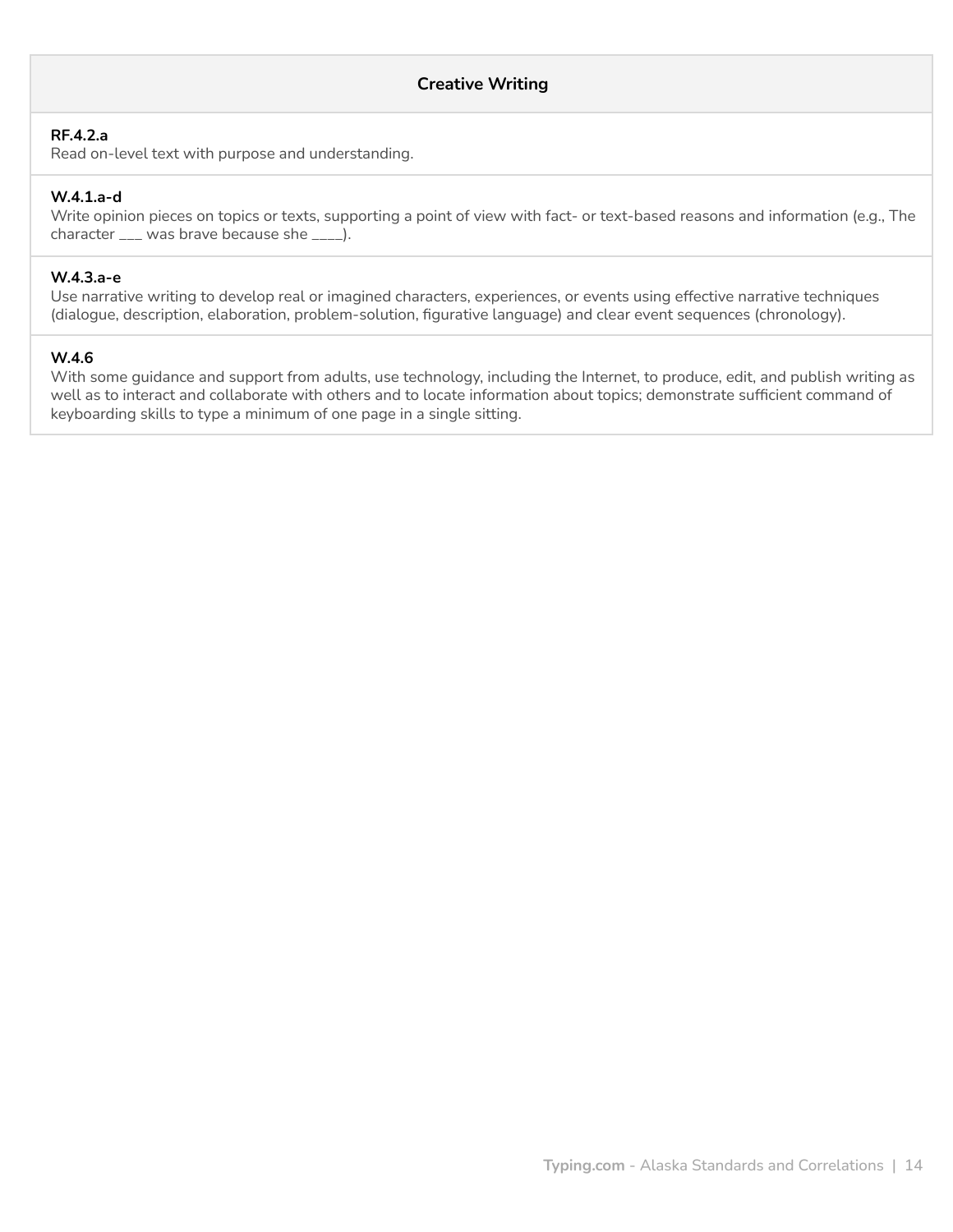## **Pre-Keyboarding**

#### <span id="page-14-0"></span>**RI.5.10**

By the end of the year, read and comprehend a range of informational texts, including history/social studies, science, and technical texts within a complexity band appropriate to grade 5 (from upper grade 4 to grade 6), with scaffolding as needed at the high end of the range.

#### **RF.5.4.a**

Read on-level text with purpose and understanding.

**Learn the Keys**

#### **RF.5.4.a**

Read on-level text with purpose and understanding.

#### **W.5.6**

With some guidance and support from adults, use technology, including the Internet, to produce, edit, and publish writing as well as to interact and collaborate with others; demonstrate sufficient command of keyboarding skills to type a minimum of two pages in a single sitting.

## **Punctuation & Advanced Keys**

#### **RF.5.4.a**

Read on-level text with purpose and understanding.

#### **W.5.6**

With some guidance and support from adults, use technology, including the Internet, to produce, edit, and publish writing as well as to interact and collaborate with others; demonstrate sufficient command of keyboarding skills to type a minimum of two pages in a single sitting.

## **L.5.2.a**

Use punctuation to separate items in a series.

## **Cross-Curricular Typing**

#### **RL.5.4**

Determine the meaning of words and phrases as they are used in a text, including use of figurative language and literary devices (e.g., imagery, metaphors, analogies, hyperbole).

#### **RI.5.2**

Determine the main idea and subtopics of a text and explain how they are supported by key details; paraphrase or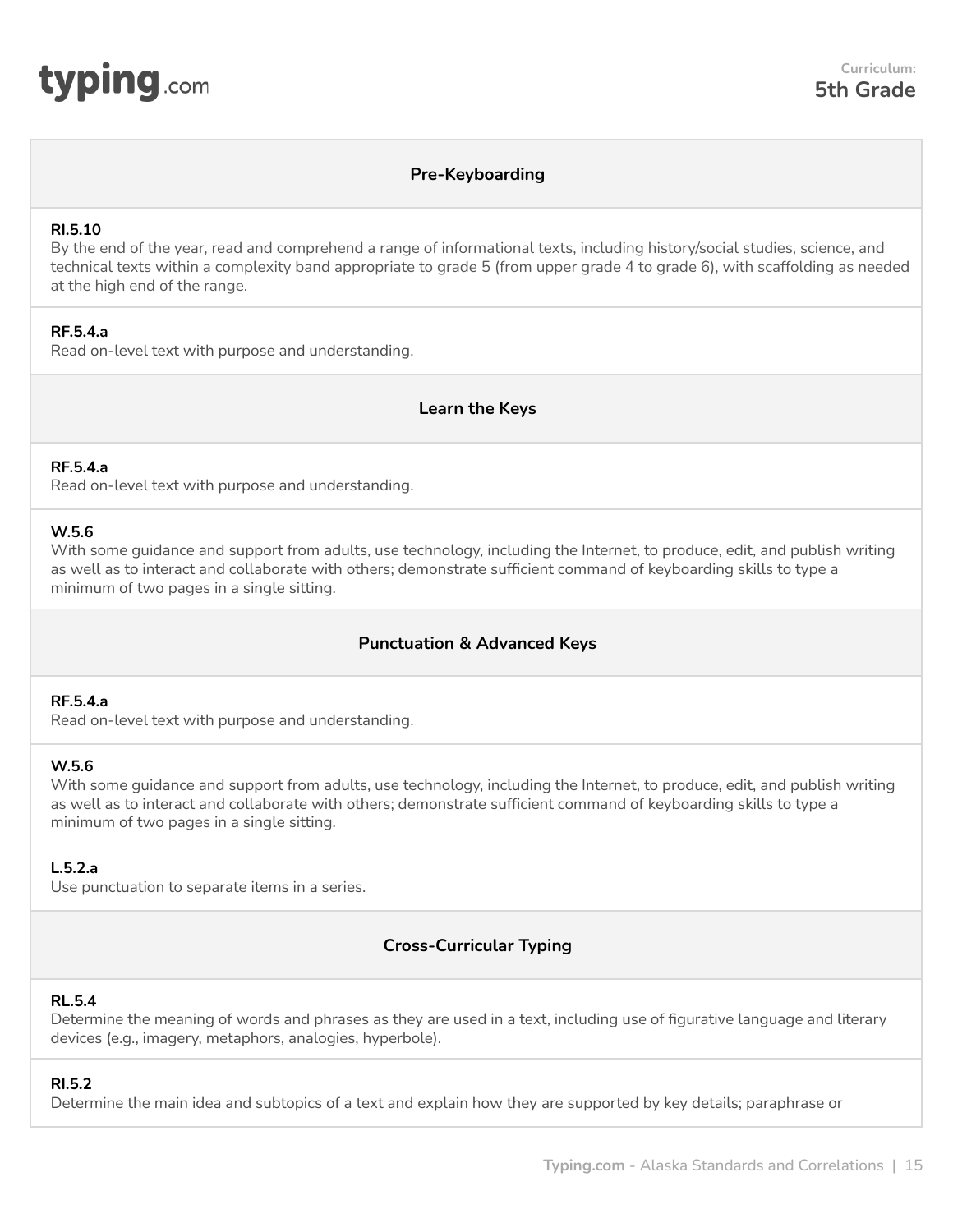summarize key ideas, events, or procedures including correct sequence when appropriate.

#### **RI.5.10**

By the end of the year, read and comprehend a range of informational texts, including history/social studies, science, and technical texts within a complexity band appropriate to grade 5 (from upper grade 4 to grade 6), with scaffolding as needed at the high end of the range.

## **RF.5.1**

Know and apply grade-level phonics and word analysis skills in decoding words

## **RF.5.4.a**

Read on-level text with purpose and understanding.

## **W.5.6**

With some guidance and support from adults, use technology, including the Internet, to produce, edit, and publish writing as well as to interact and collaborate with others; demonstrate sufficient command of keyboarding skills to type a minimum of two pages in a single sitting.

## **L.5.4.a-c**

Determine or clarify the meaning of unknown and multiple-meaning words and phrases based on grade 5 reading and content, choosing flexibly from a range of strategies.

## **L.5.5.a-c**

Demonstrate understanding of figurative language, word relationships, and nuances in word meanings.

# **Digital Citizenship & Communication**

## **RI.5.10**

By the end of the year, read and comprehend a range of informational texts, including history/social studies, science, and technical texts within a complexity band appropriate to grade 5 (from upper grade 4 to grade 6), with scaffolding as needed at the high end of the range.

## **RF.5.4.a**

Read on-level text with purpose and understanding.

## **W.5.6**

With some guidance and support from adults, use technology, including the Internet, to produce, edit, and publish writing as well as to interact and collaborate with others; demonstrate sufficient command of keyboarding skills to type a minimum of two pages in a single sitting.

## **Creative Writing**

## **RF.5.4.a**

Read on-level text with purpose and understanding.

## **W.5.1.a-d**

Write opinion pieces on topics or texts, supporting a point of view with fact- or text-based reasons and information.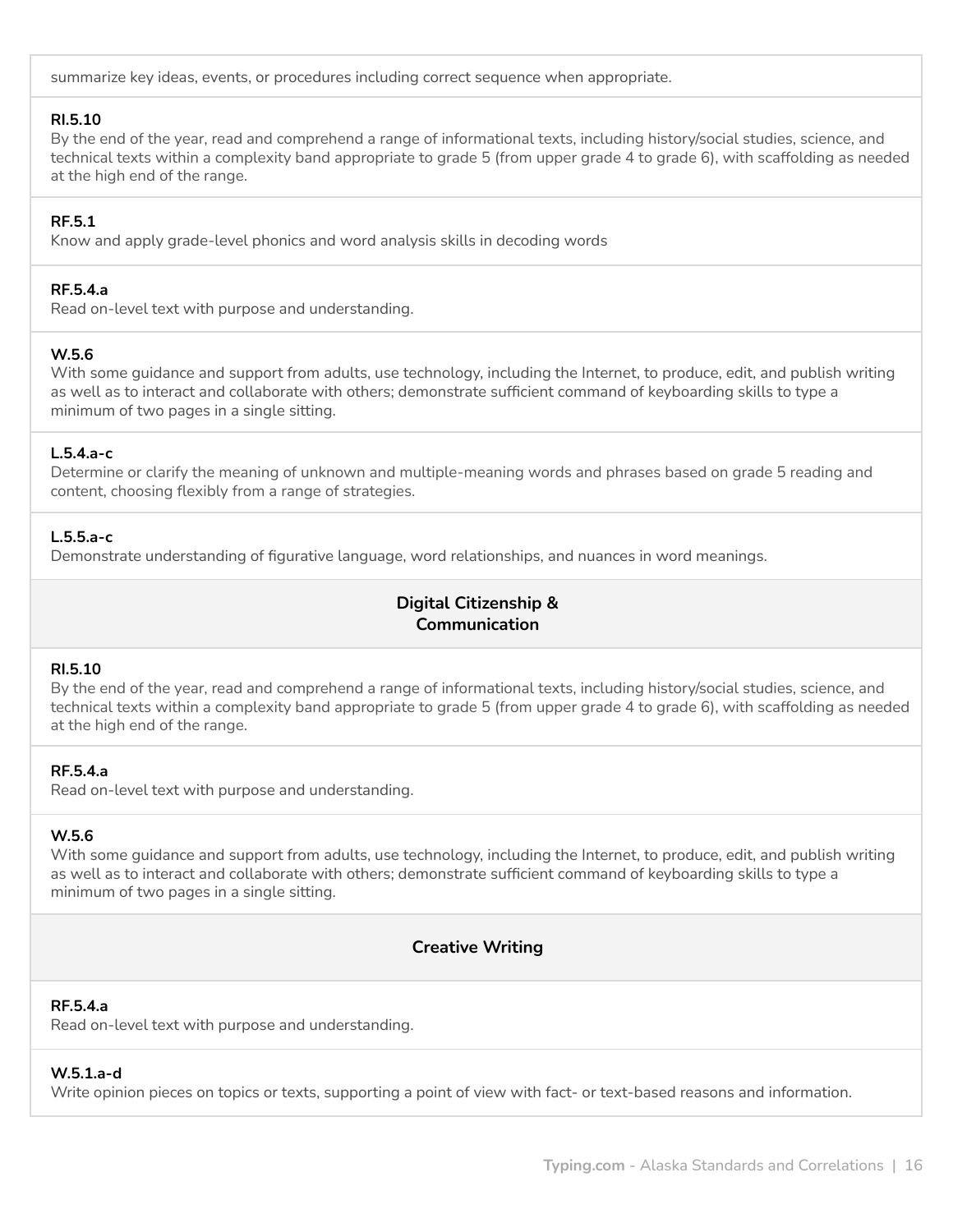### **W.5.3.a-e**

Use narrative writing to develop real or imagined characters, experiences, or events using effective narrative techniques (dialogue, description, elaboration, problem-solution, figurative language) and clear event sequences (chronology).

## **W.5.6**

With some guidance and support from adults, use technology, including the Internet, to produce, edit, and publish writing as well as to interact and collaborate with others; demonstrate sufficient command of keyboarding skills to type a minimum of two pages in a single sitting.

## **W.5.10**

Write routinely over extended time frames (time for research, reflection, and revision) and shorter time frames (a single sitting or a day or two) for a range of discipline- specific tasks, purposes, and audiences.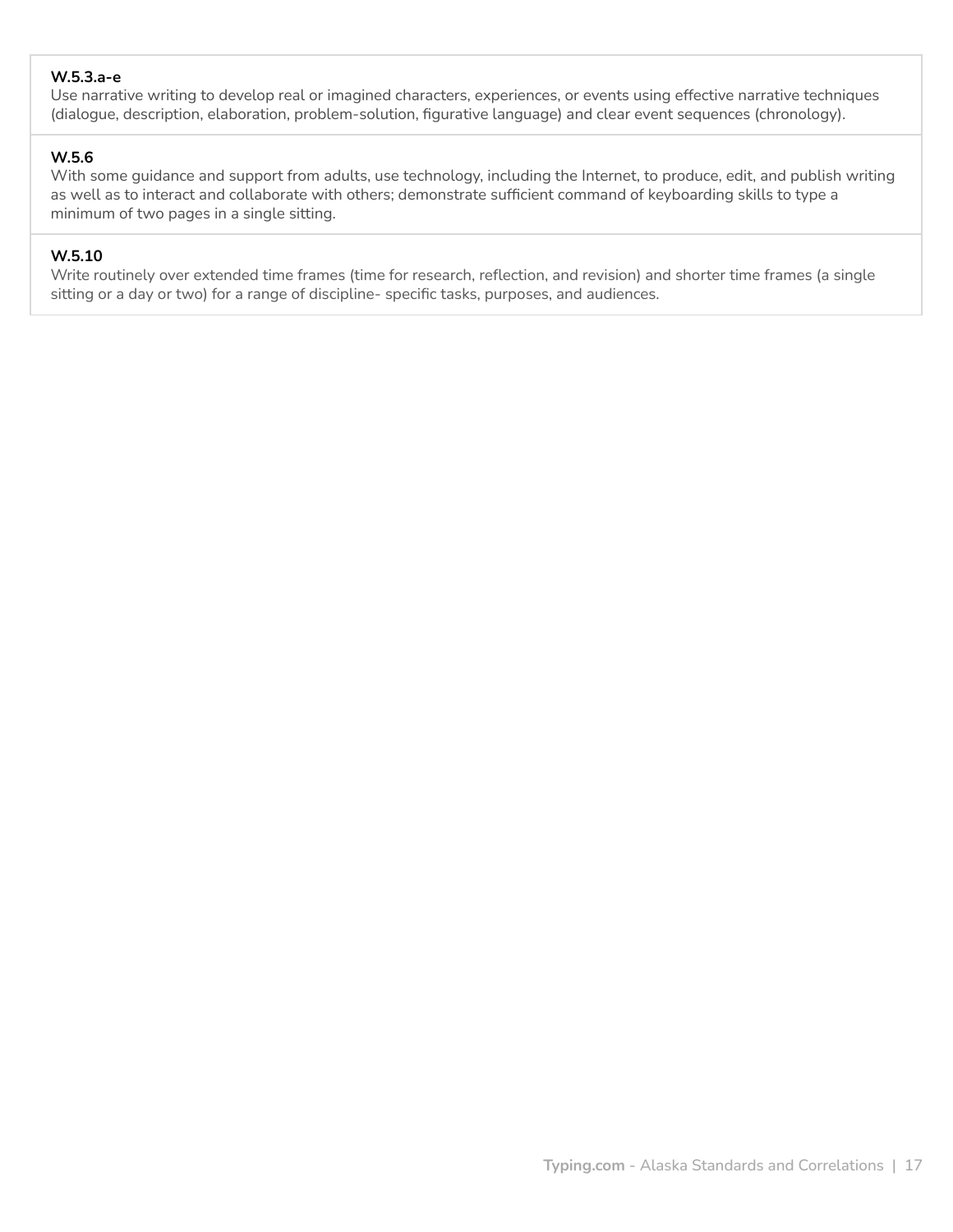<span id="page-17-0"></span>

# **Tech Readiness**

#### **RI.6.10**

By the end of the year, read and comprehend literary nonfiction, within a complexity band appropriate to grade 6 (from upper grade 5 to grade 7), with scaffolding as needed at the high end of the range.

#### **RST.6-8.4**

Determine the meaning of symbols, key terms, and other domain-specific words and phrases as they are used in a specific scientific or technical context relevant to grades 6-8 texts and topics.

#### **RST.6-8.10**

By the end of grade 8, read and comprehend science/technical texts in the grades 6-8 text complexity band independently and proficiently.

#### **Learn the Keys**

#### **W.6.6**

Use technology, including the Internet, to produce and publish writing as well as to interact and collaborate with others; demonstrate sufficient command of keyboarding skills to create a piece of writing.

## **Punctuation & Advanced Keys**

#### **W.6.6**

Use technology, including the Internet, to produce and publish writing as well as to interact and collaborate with others; demonstrate sufficient command of keyboarding skills to create a piece of writing.

## **Cross-Curricular Typing**

#### **RI.6.2**

Determine a central idea and subtopics of a text and how they are conveyed through particular details; restate and summarize the central idea or events, in correct sequence when necessary, after reading a text.

#### **RI.6.4**

Determine the meaning of words and phrases as they are used in a text, including figurative, connotative, and technical meanings.

#### **RI.6.10**

By the end of the year, read and comprehend literary nonfiction, within a complexity band appropriate to grade 6 (from upper grade 5 to grade 7), with scaffolding as needed at the high end of the range.

#### **W.6.6**

Use technology, including the Internet, to produce and publish writing as well as to interact and collaborate with others; demonstrate sufficient command of keyboarding skills to create a piece of writing.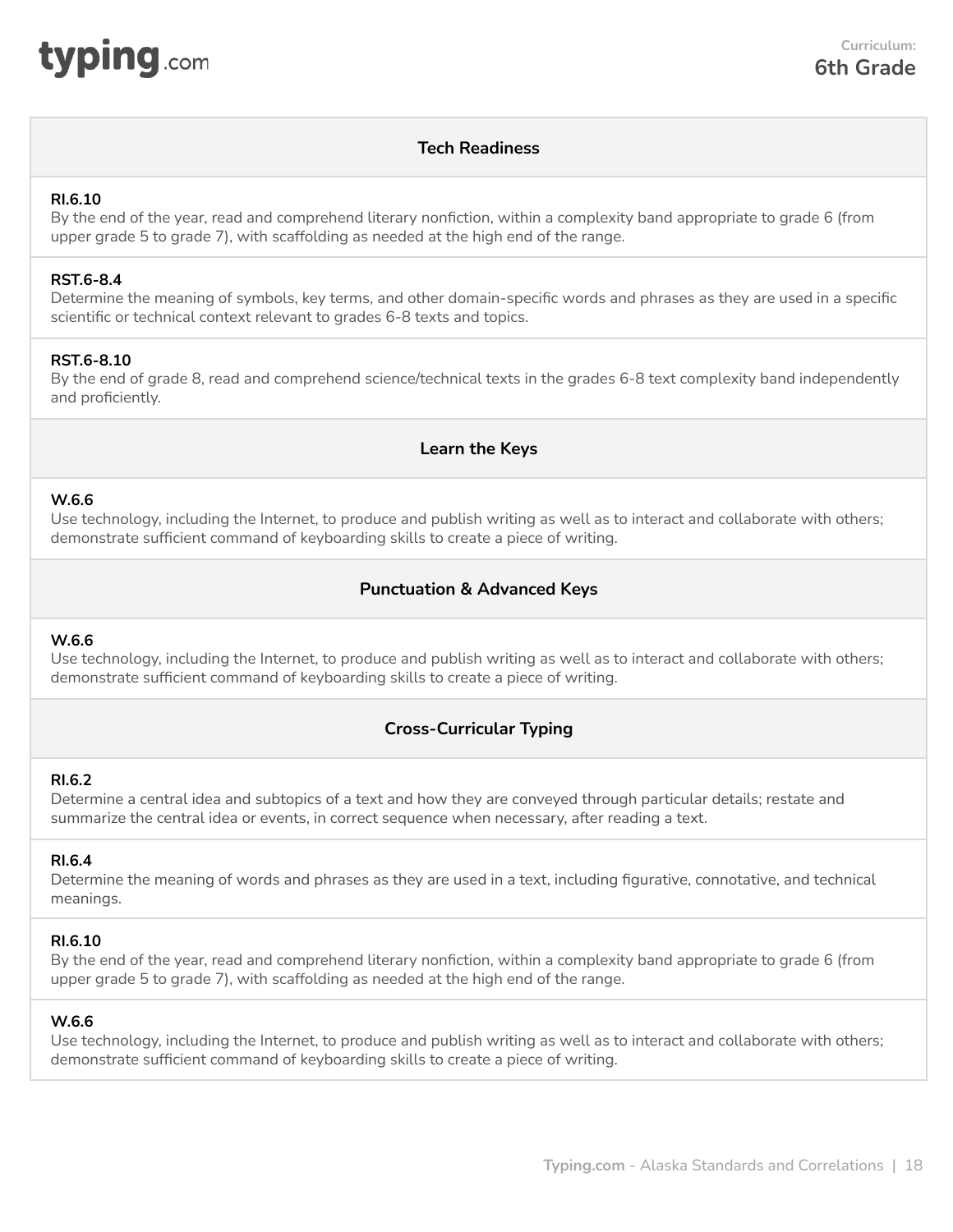# **L.6.1.a**

Ensure that pronouns are in the proper case (subjective, objective, possessive).

### **L.6.4.a-d**

Determine or clarify the meaning of unknown and multiple-meaning words and phrases based on grade 6 reading and content, choosing flexibly from a range of strategies.

# **L.6.5.a**

Interpret the intent or meaning of figures of speech (e.g., personification, metaphors, alliteration) as used in context.

# **Digital Citizenship & Communication**

## **RI.6.10**

By the end of the year, read and comprehend literary nonfiction, within a complexity band appropriate to grade 6 (from upper grade 5 to grade 7), with scaffolding as needed at the high end of the range.

## **W.6.6**

Use technology, including the Internet, to produce and publish writing as well as to interact and collaborate with others; demonstrate sufficient command of keyboarding skills to create a piece of writing.

# **Creative Writing**

#### **W.6.1.a-e**

Write arguments to support claims with clear reasons and relevant evidence.

## **W.6.3.a-e**

Write narratives to develop real or imagined experiences or events using effective technique, relevant descriptive details, and well-structured event sequences.

#### **W.6.6**

Use technology, including the Internet, to produce and publish writing as well as to interact and collaborate with others; demonstrate sufficient command of keyboarding skills to create a piece of writing.

#### **W.6.10**

Write routinely over extended time frames (time for research, reflection, and revision) and shorter time frames (a single sitting or a day or two) for a range of discipline- specific tasks, purposes, and audiences.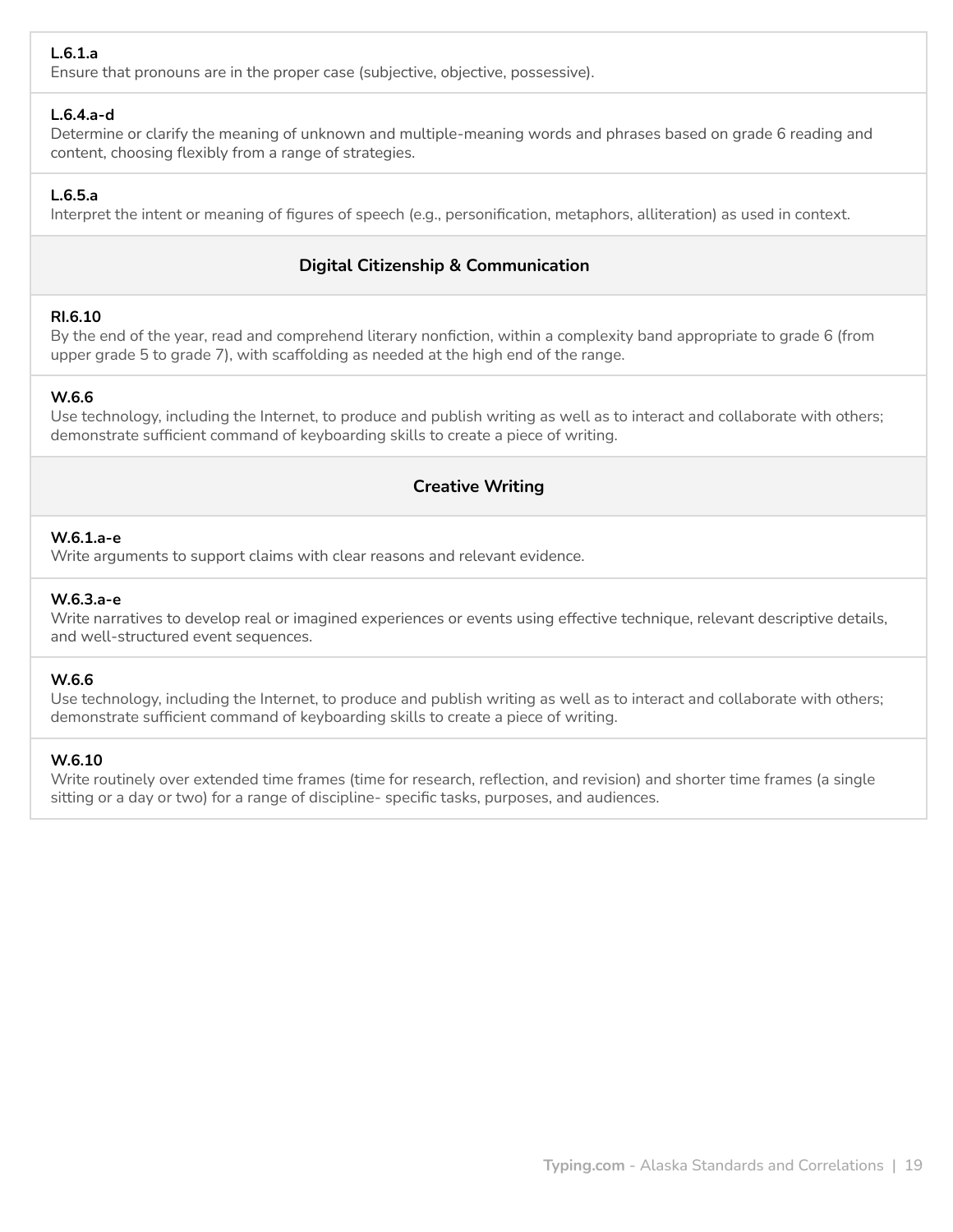<span id="page-19-0"></span>

# **Tech Readiness**

#### **RI.7.10**

By the end of the year, read and comprehend literary nonfiction, within a complexity band appropriate to grade 7 (from upper grade 6 to grade 8), with scaffolding as needed at the high end of the range.

#### **RST.6-8.4**

Determine the meaning of symbols, key terms, and other domain-specific words and phrases as they are used in a specific scientific or technical context relevant to grades 6-8 texts and topics.

## **Learn the Keys**

#### **W.7.6**

Use technology, including the Internet, to produce and publish writing and link to and cite sources as well as to interact and collaborate with others, including linking to and citing sources.

## **Punctuation & Advanced Keys**

#### **W.7.6**

Use technology, including the Internet, to produce and publish writing and link to and cite sources as well as to interact and collaborate with others, including linking to and citing sources.

## **Cross-Curricular Typing**

#### **RL.7.4**

Determine the meaning of words and phrases as they are used in a text, including figurative and connotative meanings; analyze the impact of a specific word choice on meaning and tone

#### **RI.7.2**

Determine the central idea and subtopics in a text and analyze their development over the course of the text; restate and summarize the central idea or events, in correct sequence when necessary, after reading a text.

#### **RI.7.4**

Determine the meaning of words and phrases as they are used in a text, including figurative, connotative, and technical meanings; analyze the impact of a specific word choice on meaning and tone.

#### **RI.7.10**

By the end of the year, read and comprehend literary nonfiction, within a complexity band appropriate to grade 7 (from upper grade 6 to grade 8), with scaffolding as needed at the high end of the range.

#### **W.7.6**

Use technology, including the Internet, to produce and publish writing and link to and cite sources as well as to interact and collaborate with others, including linking to and citing sources.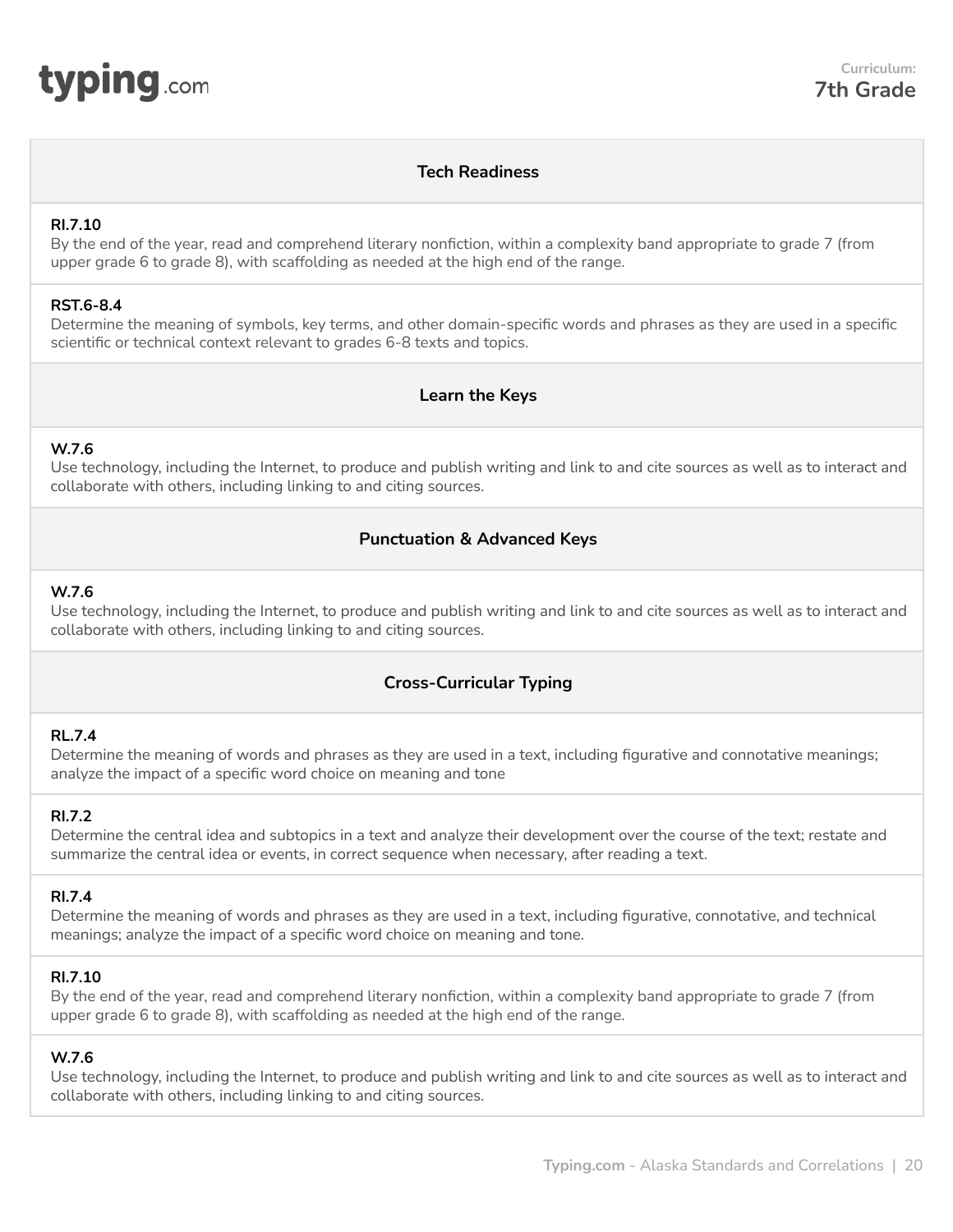# **L.7.4.a-d**

Determine or clarify the meaning of unknown and multiple-meaning words and phrases based on grade 7 reading and content, choosing flexibly from a range of strategies.

# **L.7.6**

Acquire and accurately use grade-appropriate general academic and domain-specific words and phrases; gather vocabulary knowledge when considering a word or phrase important to comprehension or expression.

# **Digital Citizenship & Communication**

#### **RI.7.10**

By the end of the year, read and comprehend literary nonfiction, within a complexity band appropriate to grade 7 (from upper grade 6 to grade 8), with scaffolding as needed at the high end of the range.

# **W.7.6**

Use technology, including the Internet, to produce and publish writing and link to and cite sources as well as to interact and collaborate with others, including linking to and citing sources.

# **Creative Writing**

## **W.7.1.a-e**

Write arguments to support claims with clear reasons and relevant evidence.

## **W.7.3.a-e**

Write narratives to develop real or imagined experiences or events using effective technique, relevant descriptive details, and well-structured event sequences.

## **W.7.6**

Use technology, including the Internet, to produce and publish writing and link to and cite sources as well as to interact and collaborate with others, including linking to and citing sources.

#### **W.7.10**

Write routinely over extended time frames (time for research, reflection, and revision) and shorter time frames (a single sitting or a day or two) for a range of discipline-specific tasks, purposes, and audiences.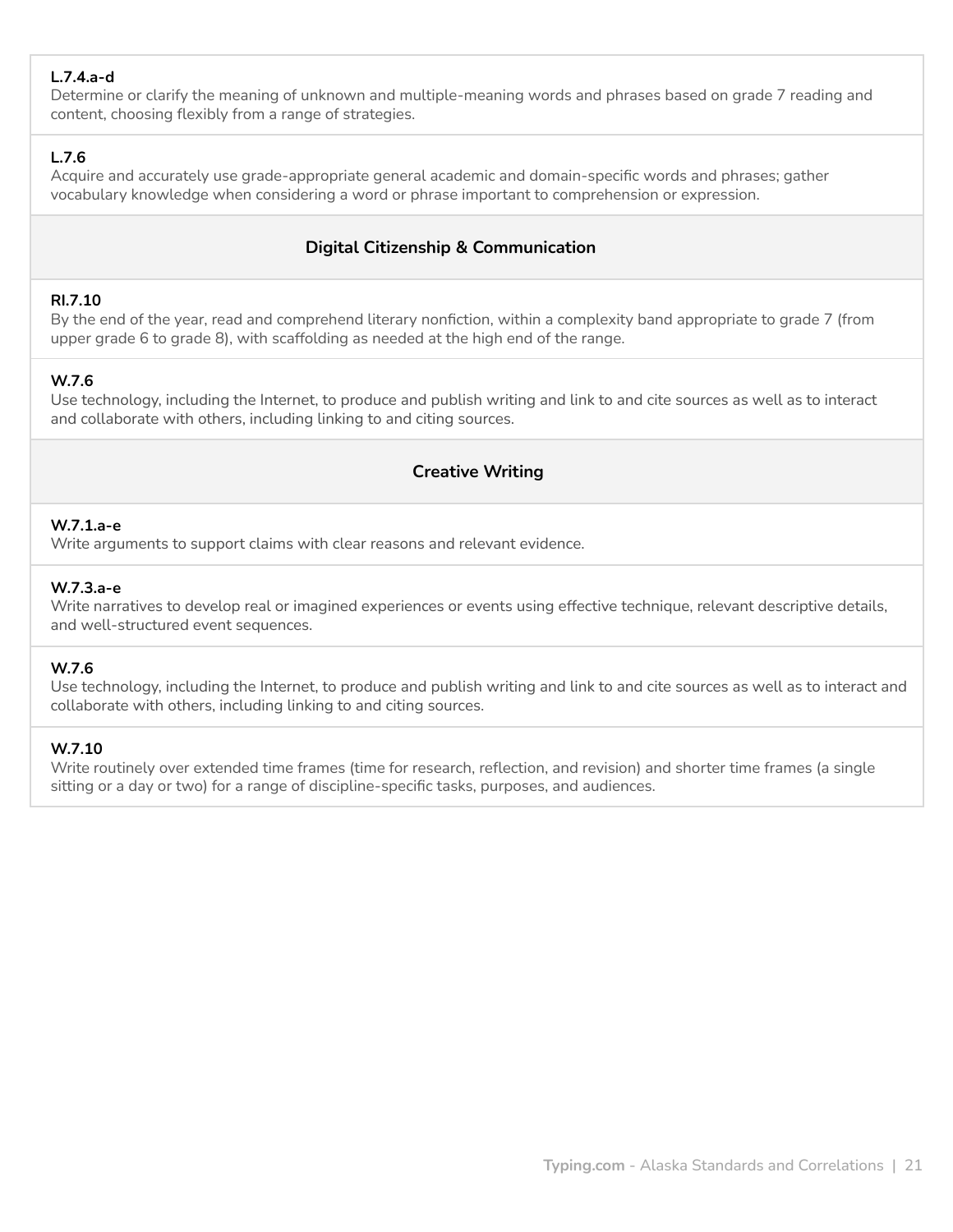<span id="page-21-0"></span>

#### **Tech Readiness**

#### **RI.8.10**

By the end of the year, read and comprehend literary nonfiction, within a complexity band appropriate to grade 8 (from upper grade 7 to grade 9), with scaffolding as needed at the high end of the range.

#### **RST.6-8.4**

Determine the meaning of symbols, key terms, and other domain-specific words and phrases as they are used in a specific scientific or technical context relevant to grades 6-8 texts and topics.

## **Learn the Keys**

#### **W.8.6**

Use technology, including the Internet, to produce and publish writing and present the relationships between information and ideas efficiently as well as to interact and collaborate with others.

## **Punctuation & Advanced Keys**

#### **W.8.6**

Use technology, including the Internet, to produce and publish writing and present the relationships between information and ideas efficiently as well as to interact and collaborate with others.

## **Cross-Curricular Typing**

#### **RL.8.4**

Determine the meaning of words and phrases as they are used in a text, including figurative and connotative meanings; analyze the impact of specific word choices on meaning and tone, including analogies or allusions to other texts.

#### **RI.8.2**

Determine a central idea and subtopics of a text and analyze their development over the course of the text, including their relationship to supporting ideas; restate and summarize the central idea or events, in correct sequence when necessary, after reading a text.

#### **RI.8.10**

By the end of the year, read and comprehend literary nonfiction, within a complexity band appropriate to grade 8 (from upper grade 7 to grade 9), with scaffolding as needed at the high end of the range.

#### **W.8.6**

Use technology, including the Internet, to produce and publish writing and present the relationships between information and ideas efficiently as well as to interact and collaborate with others.

#### **L.8.2.a**

Use punctuation (comma, ellipsis, dash) to indicate a pause or break.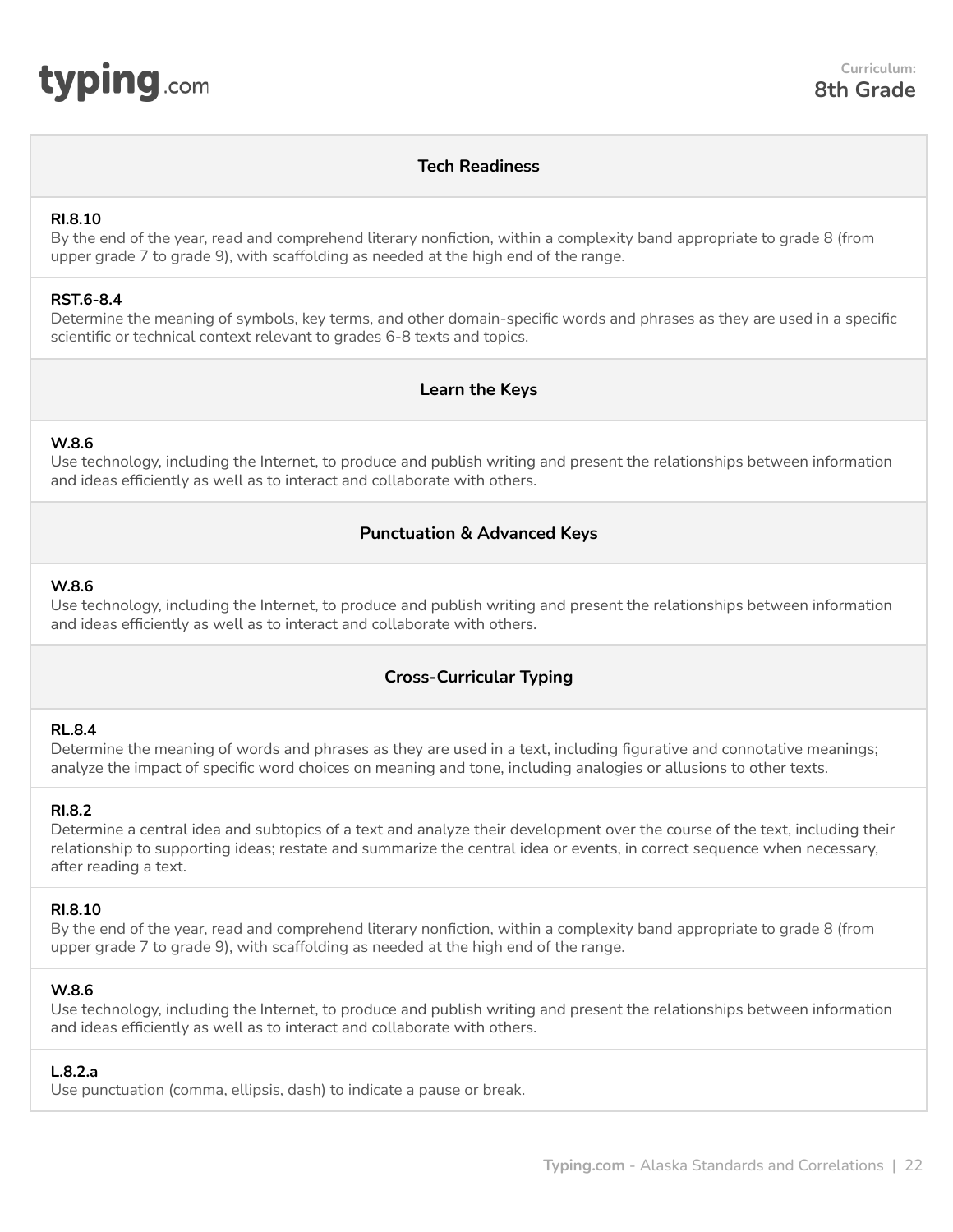## **L.8.4.a-d**

Determine or clarify the meaning of unknown and multiple-meaning words or phrases based on *grade 8 reading and content*, choosing flexibly from a range of strategies.

#### **L.8.6**

Acquire and accurately use grade-appropriate general academic and domain-specific words and phrases; gather vocabulary knowledge when considering a word or phrase important to comprehension or expression.

# **Digital Citizenship & Communication**

#### **RI.8.10**

By the end of the year, read and comprehend literary nonfiction, within a complexity band appropriate to grade 8 (from upper grade 7 to grade 9), with scaffolding as needed at the high end of the range.

#### **W.8.6**

Use technology, including the Internet, to produce and publish writing and present the relationships between information and ideas efficiently as well as to interact and collaborate with others.

## **Creative Writing**

#### **W.8.1.a-e**

Write arguments to support claims with clear reasons and relevant evidence

#### **W.8.3.a-e**

Write narratives to develop real or imagined experiences or events using effective technique, relevant descriptive details, and well-structured event sequences.

#### **W.8.6**

Use technology, including the Internet, to produce and publish writing and present the relationships between information and ideas efficiently as well as to interact and collaborate with others.

#### **W.8.10**

Write routinely over extended time frames (time for research, reflection, and revision) and shorter time frames (a single sitting or a day or two) for a range of discipline- specific tasks, purposes, and audiences.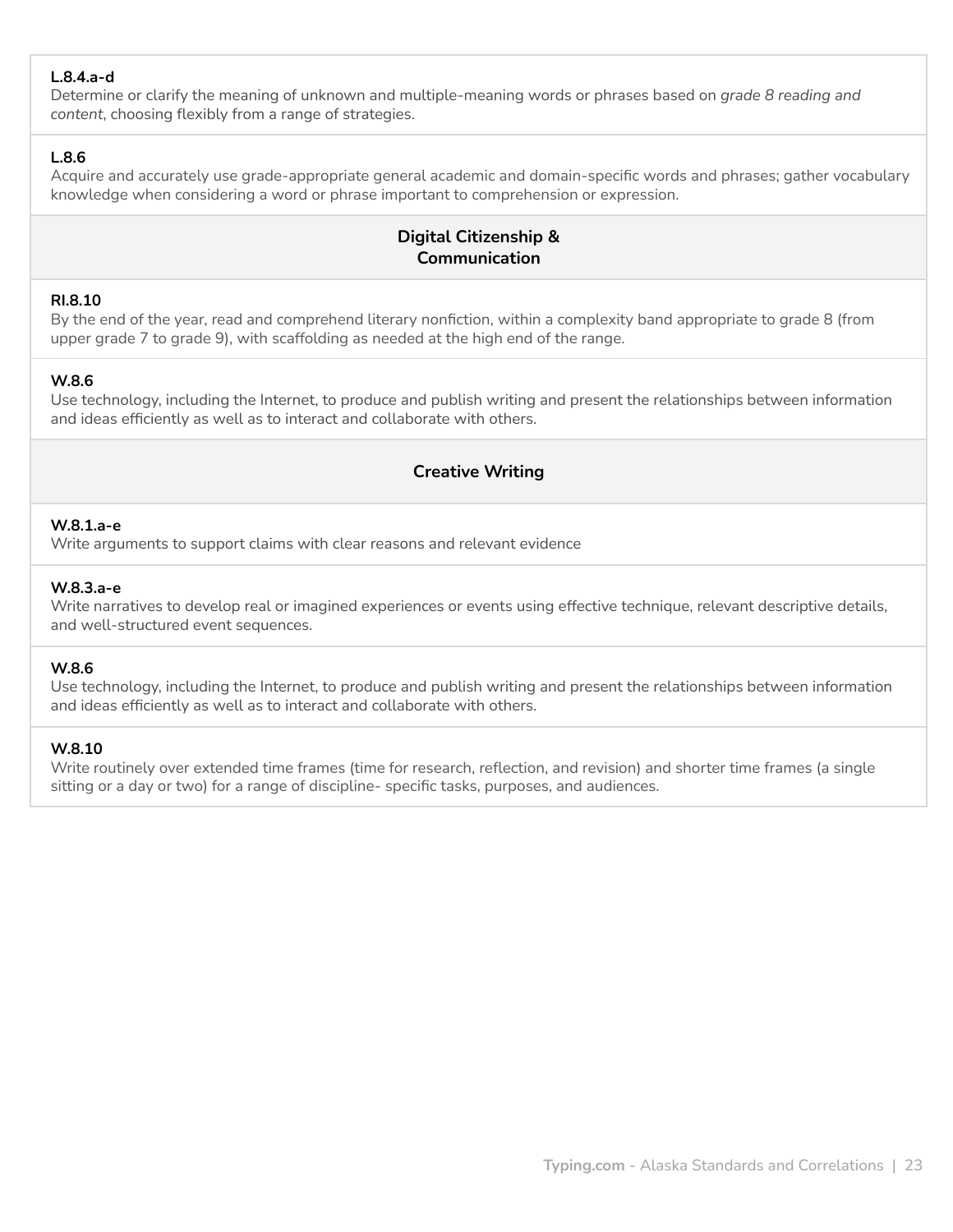<span id="page-23-0"></span>

#### **Learn the Keys**

#### **W.9-10.6**

Use technology, including the Internet, to produce, publish, and update individual or shared writing products, taking advantage of technology's capacity to link to other information and to display information flexibly and dynamically.

#### **Punctuation & Advanced Keys**

#### **W.9-10.6**

Use technology, including the Internet, to produce, publish, and update individual or shared writing products, taking advantage of technology's capacity to link to other information and to display information flexibly and dynamically.

#### **L.9-10.2.b**

Use a colon to introduce a list or quotation.

## **Cross-Curricular Typing**

#### **RL.9-10.4**

Determine the meaning of words and phrases as they are used in the text, including figurative and connotative meanings; analyze the cumulative impact of specific word choices on meaning and tone (e.g., how the language evokes a sense of time and place; how it sets a formal or informal tone).

#### **RI.9-10.2**

Determine a central idea of a text and analyze its development over the course of the text, including how it emerges and is shaped and refined by specific details; restate and summarize main ideas or events, in correct sequence when necessary, after reading a text.

#### **RI.9-10.4**

Determine the meaning of words and phrases as they are used in various genres, including figurative, connotative, and technical meanings; analyze the cumulative impact of specific word choices on meaning and tone (e.g., how the language of a court opinion differs from that of a newspaper).

#### **W.9-10.6**

Use technology, including the Internet, to produce, publish, and update individual or shared writing products, taking advantage of technology's capacity to link to other information and to display information flexibly and dynamically.

#### **L.9-10.4.a**

Use context (e.g., the overall meaning of a sentence, paragraph, or text; a word's position or function in a sentence) as a clue to the meaning of a word or phrase.

# **Digital Citizenship & Communication**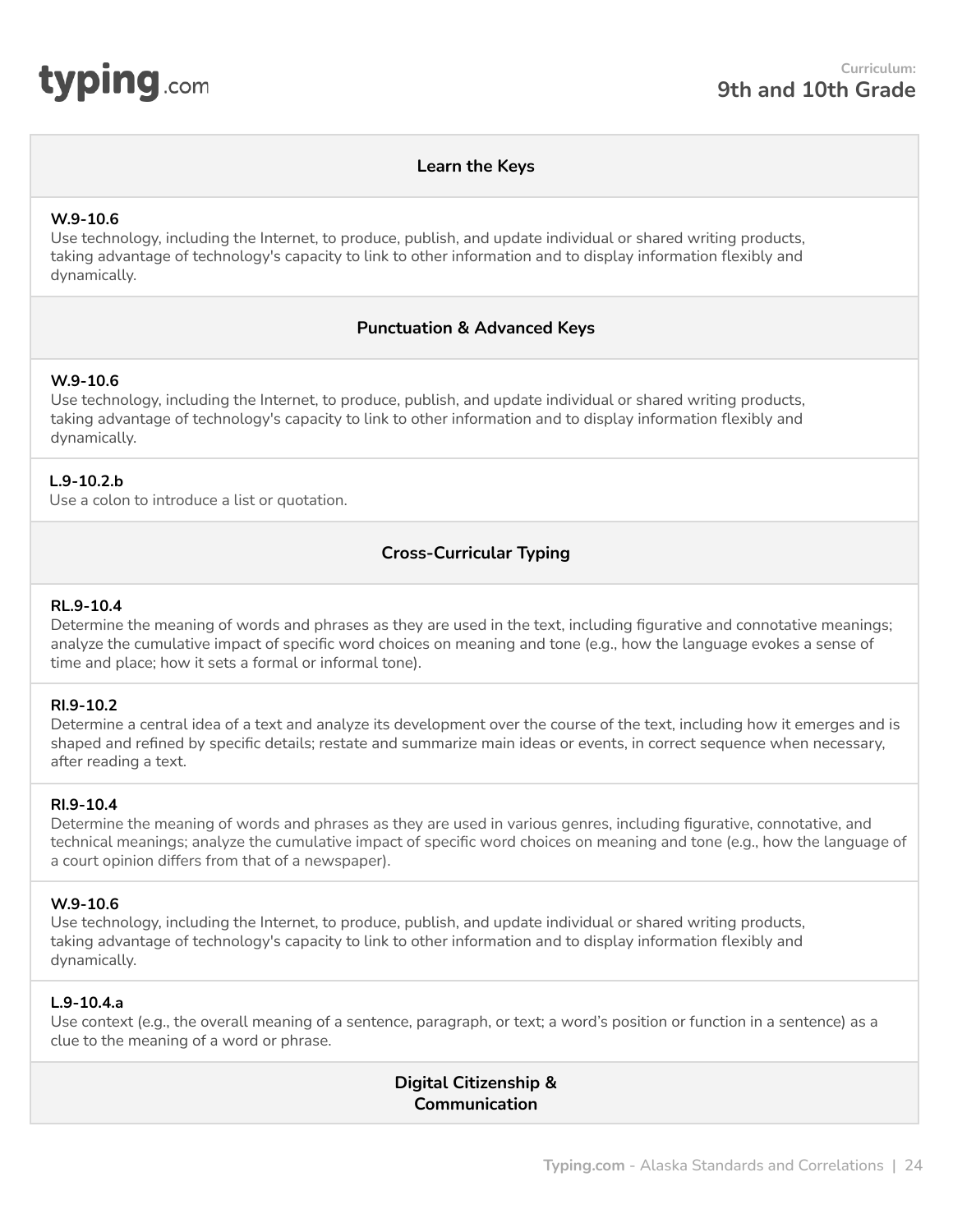## **RI.9-10.5**

Analyze in detail how an author's ideas or claims are developed and refined by particular sentences, paragraphs, or larger portions of a text (e.g., a section or chapter).

#### **RI.9-10.6**

Determine an author's point of view or purpose in a text and analyze how an author uses rhetoric to advance that point of view or purpose.

#### **RI.9-10.8**

Delineate and evaluate the argument and specific claims in a text (e.g., bias and propaganda techniques, emotional effect of specific word choices and sentence structures, well-supported logical arguments), assessing whether the reasoning is valid and the evidence is relevant and sufficient; identify false statements and fallacious reasoning.

#### **W.9-10.6**

Use technology, including the Internet, to produce, publish, and update individual or shared writing products, taking advantage of technology's capacity to link to other information and to display information flexibly and dynamically.

# **Creative Writing**

#### **W.9-10.1.a-e**

Write arguments to support claims in an analysis of substantive topics or texts, using valid reasoning and relevant and sufficient evidence.

#### **W.9-10.3.a-e**

Write narratives to develop real or imagined experiences or events using effective technique, well-chosen details, and well-structured event sequences.

#### **W.9-10.6**

Use technology, including the Internet, to produce, publish, and update individual or shared writing products, taking advantage of technology's capacity to link to other information and to display information flexibly and dynamically.

#### **W.9-10.10**

Write routinely over extended time frames (time for research, reflection, and revision) and shorter time frames (a single sitting or a day or two) for a range of tasks, purposes, and audiences.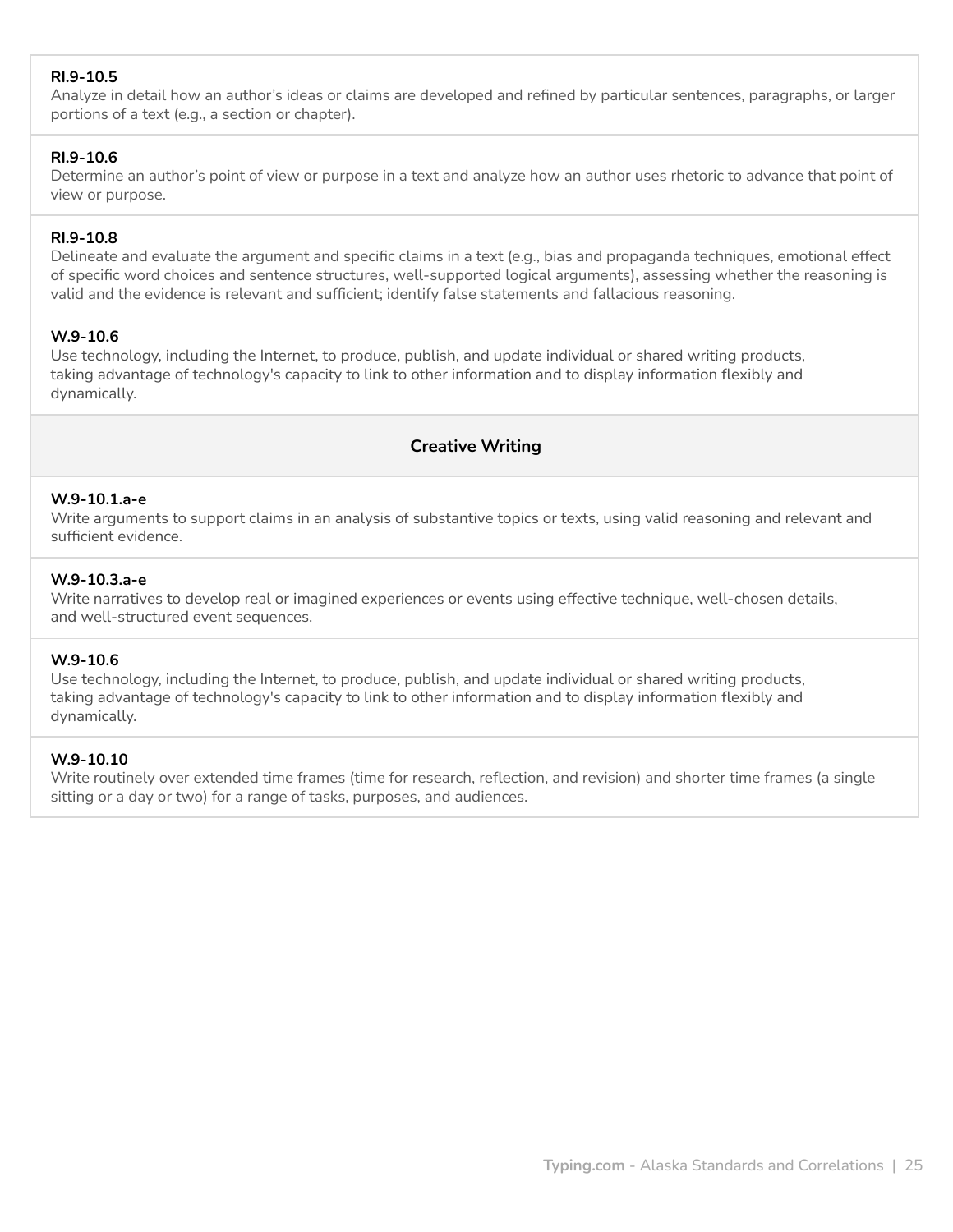<span id="page-25-0"></span>

## **Learn the Keys**

#### **W.11-12.6**

Use technology, including the Internet, to produce, share, and update individual or shared writing products in response to ongoing feedback, including new arguments or information.

#### **Punctuation & Advanced Keys**

#### **W.11-12.6**

Use technology, including the Internet, to produce, share, and update individual or shared writing products in response to ongoing feedback, including new arguments or information.

## **Cross-Curricular Typing**

#### **RI.11-12.2**

Determine two or more central ideas of a text and analyze their development over the course of the text, including how they interact and build on one another to provide a complex analysis; restate and summarize main ideas or events, in correct sequence when necessary, after reading a text.

#### **RI.11-12.4**

Determine the meaning of words and phrases as they are used in various genres, including figurative, connotative, and technical meanings; analyze how an author uses and refines the meaning of a key term or terms over the course of a text.

#### **W.11-12.6**

Use technology, including the Internet, to produce, share, and update individual or shared writing products in response to ongoing feedback, including new arguments or information.

#### **L.11-12.4.a**

Use context (e.g., the overall meaning of a sentence, paragraph, or text; a word's position or function in a sentence) as a clue to the meaning of a word or phrase.

## **Digital Citizenship & Communication**

#### **RI.11-12.5**

Analyze and evaluate the effectiveness of the structure an author uses in his or her exposition or argument, including whether the structure makes points clear, convincing, and engaging.

#### **RI.11-12.6**

Discern an author's point of view or purpose in a text in which the rhetoric is particularly effective, analyzing how style and content contribute to the power, persuasiveness, or aesthetic impact of the text.

#### **W.11-12.6**

Use technology, including the Internet, to produce, share, and update individual or shared writing products in response to